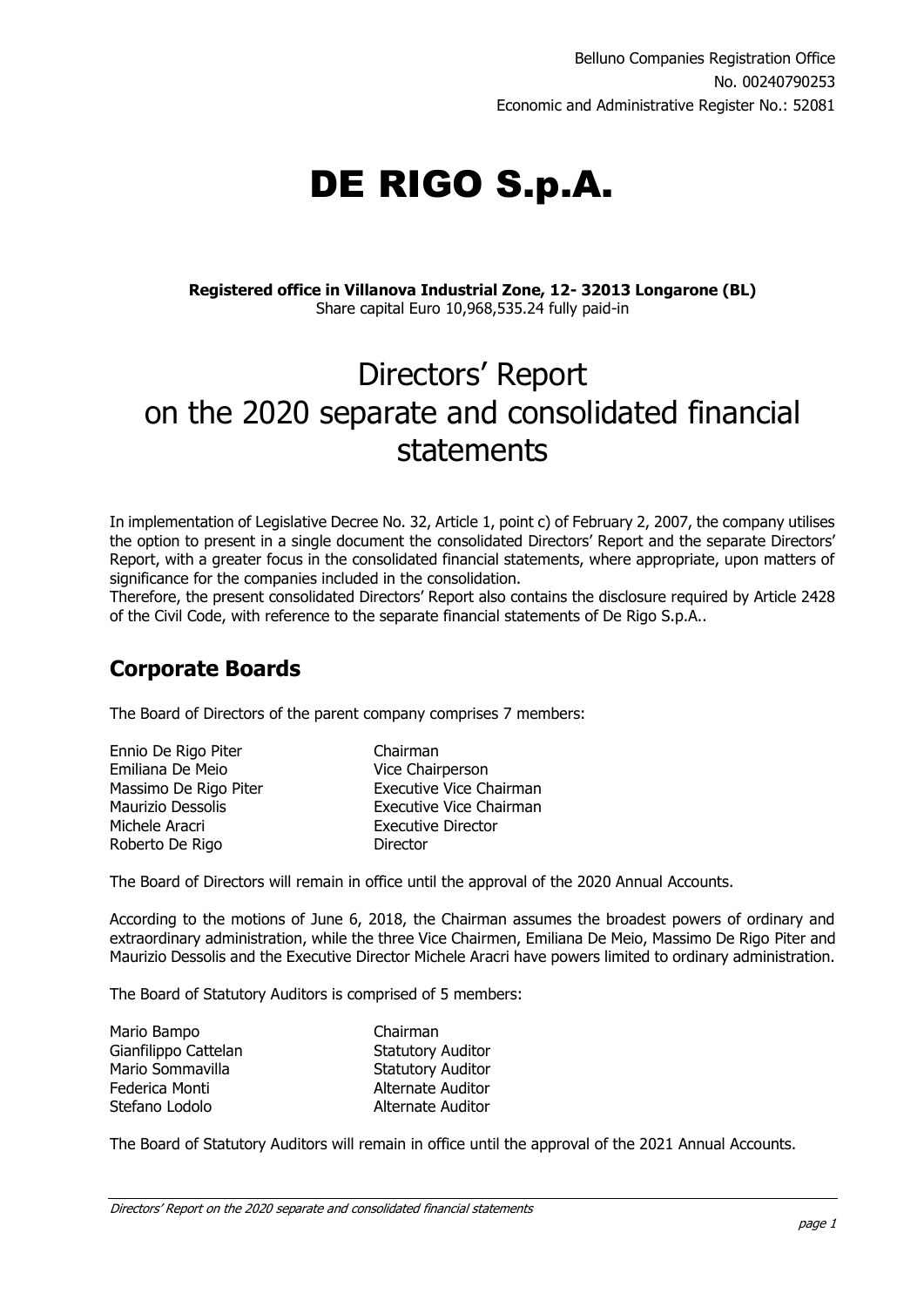# **Group operating structure**



## **Shareholders**

At December 31, 2020, the shareholder structure of De Rigo S.p.A. comprised:

| 96.889% |
|---------|
| 1.922%  |
| 0.474%  |
| 0.474%  |
| 0.241%  |
|         |

At December 31, 2020, De Rigo S.p.A. securities comprised only ordinary shares not listed on an official market.

At the reporting date, De Rigo S.p.A. does not hold treasury shares. The subsidiaries do not directly or indirectly hold shares of the parent company.

# **Operating conditions and developments**

#### Dear Shareholders,

This has been a difficult, unpredictable year, and we are proud to have reached the end of it with results that have significantly exceeded the forecasts made during the year in the light of the pandemic and its repercussions for our business.

We must give thanks to every one of our employees who, with dedication and sacrifice, enabled us to achieve these results, and in so doing demonstrated the true resilience of this Group and the people who form it. To make the savings required to sustain the business we were forced to make use of every available local tool to temporarily reduce work. This came alongside the significant contribution of managers who took voluntary salary reductions from the beginning of the crisis until the end of the year.

Adapting month-by-month to the changing conditions meant turning our 2020 plan upside-down. Our focus shifted from doing everything possible to protect our employees and clients, to robust cost-reduction measures and an emphasis on the net financial position.

Fortunately, our sector did not suffer the total closures that hit other industries. On the contrary, it proved to be crucial in correcting and protecting the vision of those people who became more reliant on digital resources, both at work and in their studies.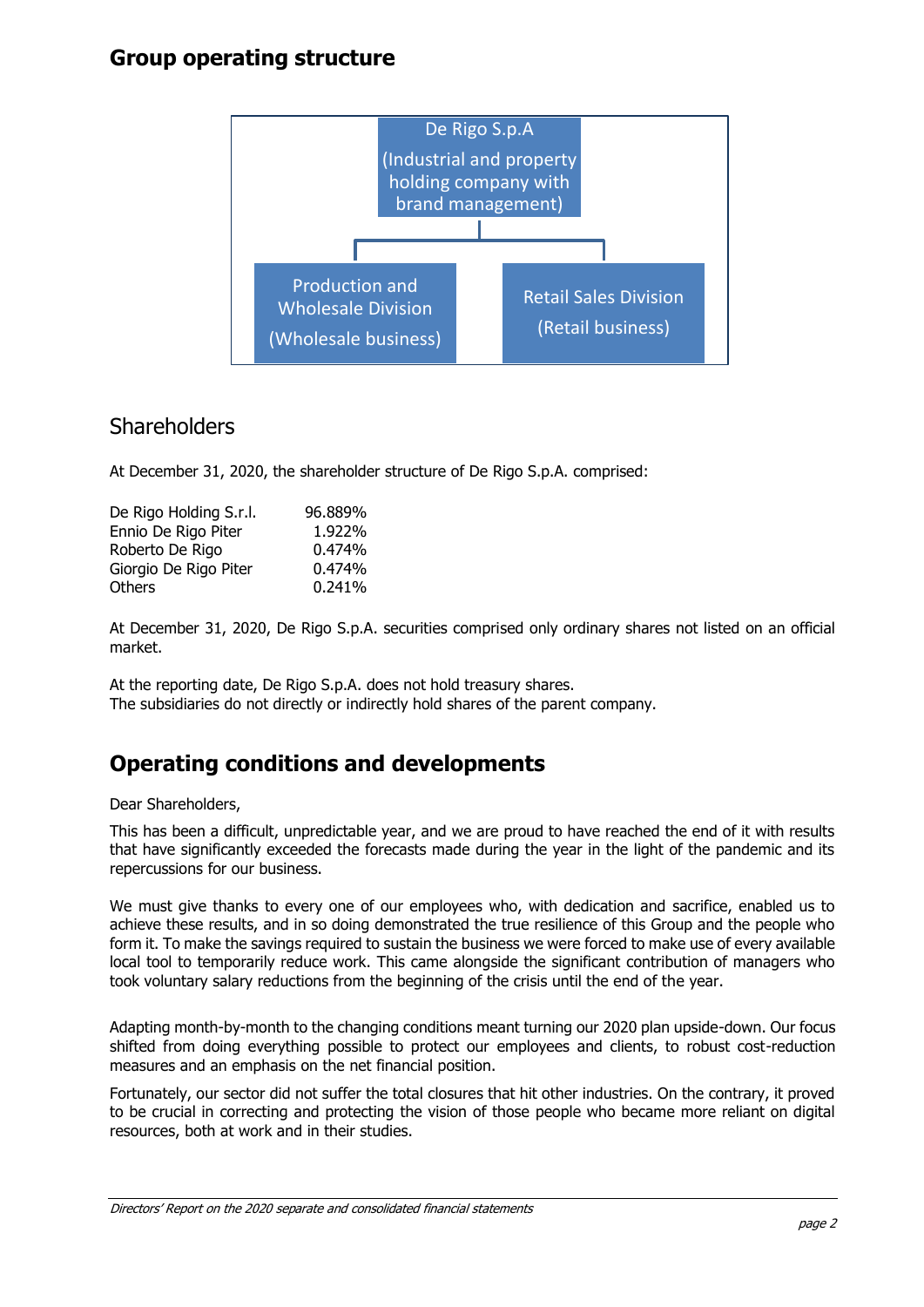A number of definite trends arose during the year, and these will undoubtedly have long-term effects. The prevalence of remote work from home will force us to rethink the ways in which we work in the post-COVID world. In-person meetings have been almost entirely replaced by video-conferencing, indicating how many processes will be easily replaced by digital methods in the future. We must rethink the ways in which we meet customers, considering the fact that the emotions and the experiences that come from selling in person continue to be more valuable than transactions carried out remotely and from behind a camera. We have learned, as have many of our customers, to plan store visits and to meet by appointment. These increasingly widespread, structured working methods will allow us to be ever-more efficient in the future. The greater dependency on remote resources, though, is not without its risks, and the only case of hacking recorded to date (in the USA) fortunately did not cause significant damage. It did, however, allow us to test and strengthen our technology to support remote working.

We have approached these pandemic months with a spirit of survival, but this has not meant being blind to the future, and we have continued to think about the journey to come. The cost-containment measures we have put in place will not negatively affect our future plans. On the contrary: they are the result of a different vision for the future. We have prioritised simplicity, both in functions and in roles, limiting ourselves to the strictly necessary and knowing that the future may bring new roles and new functions.

The Wholesale division was certainly the most heavily affected, since our sales staff were unable to meet with their customers, the majority of whom sought to reduce their stock inventories. The division also encountered difficulties in managing a supply chain that was hit hard by COVID. The resumption of operations midway through the year demonstrated the importance of our products, and allowed us to strongly serve the market for the second half of the year, partially making up for the slowdown of the previous six months.

Our Retail division suffered an almost total shutdown of its sales points for at least two months in the first quarter. When it resumed operations, however, it did so with such intensity that the excess demand in the middle part of the year proved a real test for our organisation. Thanks to the extraordinary hard work of our sales staff, and to their ability to combine safety protocols with outstanding customer service, reductions in sales were limited despite the significant cost-cutting measures that had been implemented.

We are confident that our approach to this difficult year was the best way to protect the value we have created over the years without undermining the plans that we have in place for 2021 and beyond.

# **Economic environment**

Like almost every economy across the world, Europe was deeply affected by the COVID-19 pandemic. Gross domestic product (GDP) contracted 6.2% in 2020 (EU-27), compared to a 1.6% growth in 2019.

In the United States GDP fell 3.5%, while China experienced reduced - though still positive - growth.

The impacts on other more peripheral economies varied enormously, making the path to recovery more uncertain.

As a result of the ongoing pandemic, the European economic outlook for the year ahead remains weak, though improvements are expected on 2020, with GDP forecast to grow around 3.8% (EU-27).

A number of different areas have suffered the economic repercussions of the pandemic:

- the first stage, beginning midway through Q1, was a slowdown in sales caused by bottlenecks in the Asian supply chain. Difficulties persisted until late April, after which there was a return to quasi-normality despite ongoing disruptions as internal needs were reassessed.
- the worsening of the pandemic and the stringent lockdowns that followed in many countries across the world necessitated plans to close various Group operating units, in production and sales areas and retail.
- only from early Q3 did the strong recovery in consumption allow for these operating units to be reopened.
- a number of countries were heavily affected by the pandemic and this, along with pre-existing internal difficulties, led to significant depreciations of their currencies. This was evident in two countries in which the group has significant operations, as there were 41% and 46% falls in the values of the Brazilian real and the Turkish lira respectively.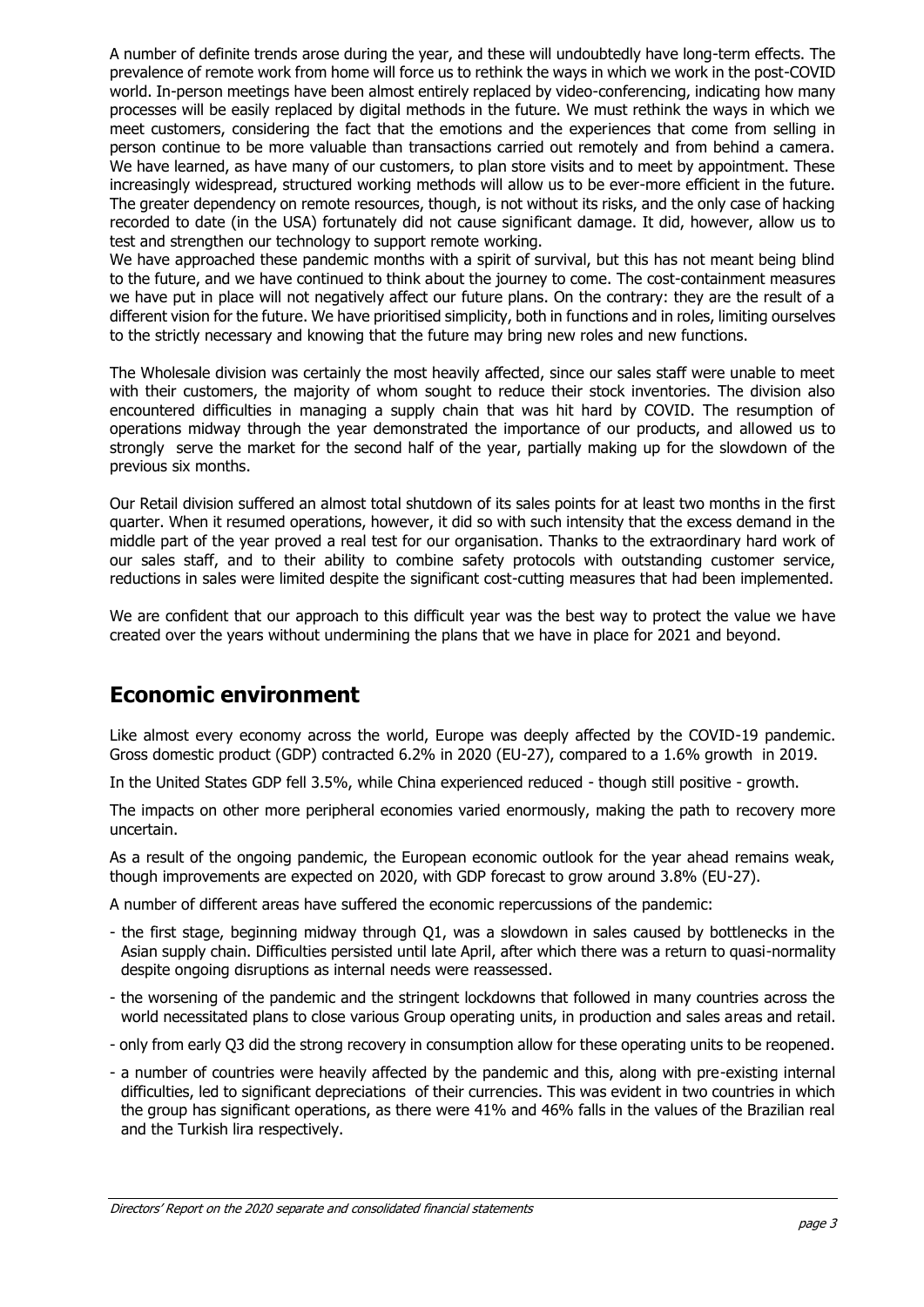The US economy is, on the other hand, forecast to rebound more quickly (6.5% in 2021), thanks in particular to fiscal stimulus packages approved by Congress.

A return to normality in 2021 is expected only in the world's two largest economies - the USA and China while in other countries this recovery is expected to be completed from 2022.

The ability of local economies to react will determine the speed at which our sales recover in those markets.

## **Group overview**

#### **Group consolidated income statement**

As reported below in the reclassified Income Statement, consolidated revenues declined 22.5% to Euro 345.8 million (from Euro 446.0 million in 2019). At like-for-like exchange rates, the fall on 2019 revenues would be 21%.

Wholesale division revenues decreased 29.6% to Euro 179.3 million, from Euro 254.6 million in 2019. At like-for-like exchange rates, the drop on 2019 revenues would be 28.4%. Net profit in the Retail division was down 13.2% to Euro 176.8 million, from Euro 203.6 million in 2019.

Adjusted EBITDA, calculated as the adjusted operating profit before amortisation and depreciation, increased 25.5% to Euro 17.9 million, from Euro 14.3 million in 2019, with a 5.2% revenue margin. The improvement in Adjusted EBITDA is mainly a result of the cost-containment measures implemented by management following the fall in revenues, in addition to lower obsolescence write-downs of Group inventories. Furthermore, 2019 saw costs for legal disputes relating to the insolvency proceedings of large customers in the UAE and Korea. These costs were not repeated in 2020.

Adjusted EBIT was Euro 6.1 million, up from a loss of Euro 2.6 million in 2019, and reported a 1.8% revenue margin (-0.6% in the previous year).

Extraordinary and financial management contributed a loss of Euro 85.4 million. This was a result of a number of factors that affected 2021 but which will not impact future years. Specifically, the main effects are attributable to:

- (i) Extraordinary provision for pension fund deficit. As a result of the continuing high deficit in the UK pension fund caused primarily by low interest rates, the Group has deemed it necessary to accelerate the recognition of the deficit to the consolidated balance sheet. Following this change, the residual deficit at the end of the year was recognised almost entirely through an extraordinary provision to the income statement of Euro 39.1 million, compared with the Euro 11.5 million reported in 2019. Further information is provided in the Explanatory Notes on risk provisions.
- ii) Result of the investee company Boots Opticians. As a result of the pandemic and consequent restructuring activities, the investee company reported a net loss of Euro 40.3 million. In application of the accounting principle of valuing equity investments using the equity method, this resulted in a charge to the Group income statement of Euro 17.7 million, compared with net income of Euro 4.8 million in the previous year.
- iii) The significant depreciation of a number of currencies impacted the Group, particularly business areas operating with the Brazilian Real, the Turkish Lyra and the US Dollar. This loss in value affected the Group before the debt positions considered excessive were eliminated as a result of the recapitalisation of the local companies. The depreciation of exchange rates resulted in a loss of Euro 13.9 million, compared to Euro 1.7 million in the previous year.
- iv) The recapitalisation process of the Brazilian and Turkish subsidiaries caused an extraordinary impact for the Group of Euro 8.1 million, while however allowing for the almost total elimination of any form of existing liabilities at the local companies by year-end.
- v) Acceleration of amortisation of the goodwill of De Rigo REM. The Group amended the amortisation criteria of the goodwill of De Rigo REM following an impairment test of the investment, resulting in a charge to the income statement of Euro 4.3 million.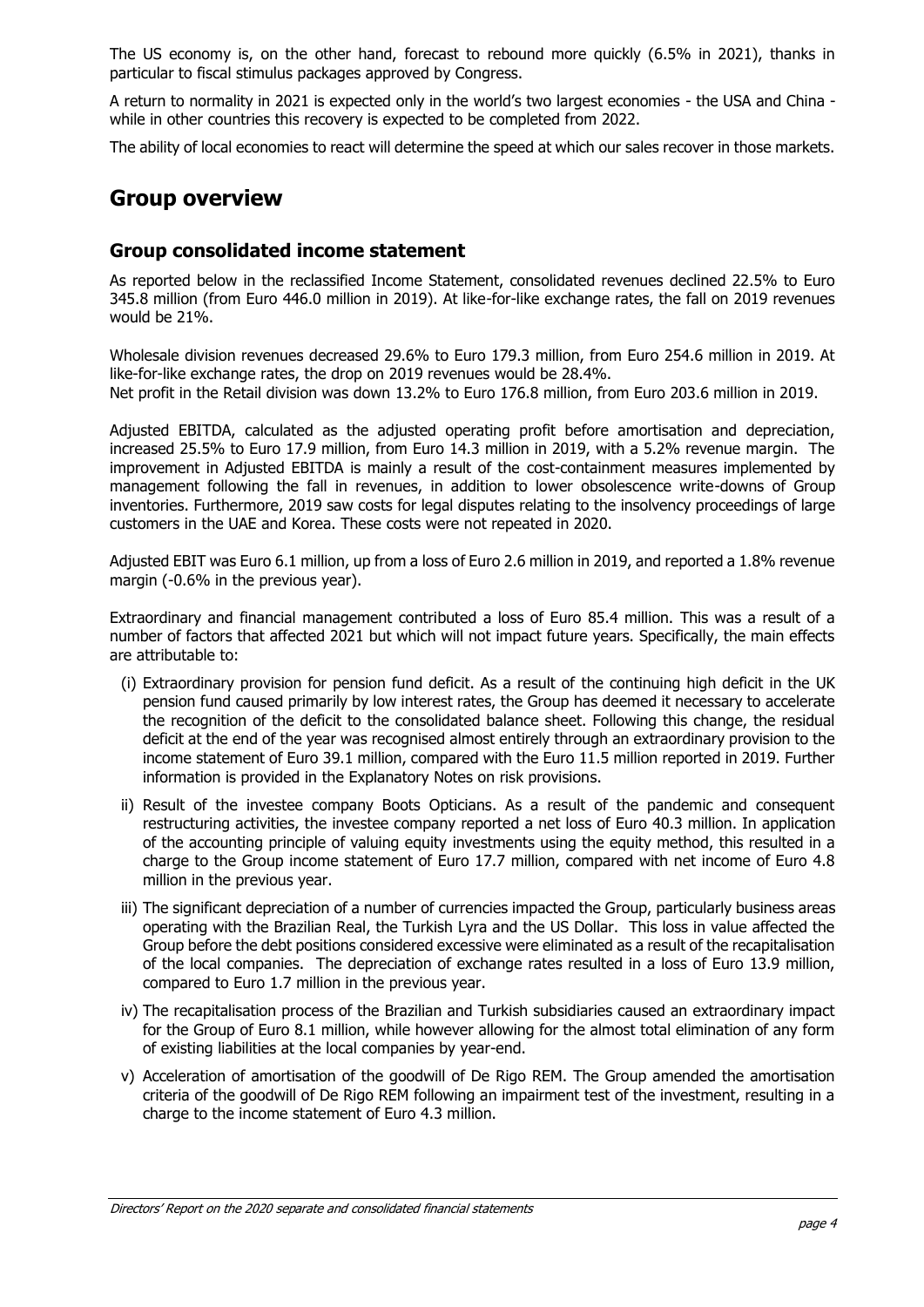vi) Other minor extraordinary income of Euro 1.2 million, to be offset by income from the sale of property for Euro 0.8 million.

The net result was a loss of Euro 74.5 million, compared to a loss of Euro 12.4 million in 2019.

At December 31, 2020, the De Rigo Group reported a net cash position of Euro 67.3 million, increasing on Euro 54.6 million at December 31, 2019.

The consolidated income statement reports the key operating figures (in thousands of Euro), reclassified for an improved understanding of operating events:

|                                                                                                               | 2020                                     | 2019                                   | % Change                                     |
|---------------------------------------------------------------------------------------------------------------|------------------------------------------|----------------------------------------|----------------------------------------------|
| <b>NET SALES REVENUES</b>                                                                                     | 345,797                                  | 446,014                                | $-22.5%$                                     |
| Sold product cost                                                                                             | (149, 021)                               | (192, 916)                             | $-22.8%$                                     |
| <b>GROSS PROFIT</b>                                                                                           | 196,776                                  | 253,098                                | $-22.3%$                                     |
| Advertising & promotion costs<br>Sales costs<br>General & administrative costs                                | (19,072)<br>(139, 551)<br>(32,056)       | (35, 867)<br>(173, 586)<br>(46, 200)   | $-46.8%$<br>$-19.6%$<br>$-30.6%$             |
| <b>OPERATING COSTS</b>                                                                                        | (190, 679)                               | (255, 653)                             | $-25.4%$                                     |
| <b>ADJUSTED OPERATING PROFIT/(LOSS)</b>                                                                       | 6,097                                    | (2, 555)                               | $-338.6%$                                    |
| Interest income<br>Interest charges<br>Pension fund deficit accrual<br>Other extraordinary income and charges | 341<br>(2,085)<br>(39, 129)<br>(44, 582) | 1,283<br>(2,645)<br>(11, 522)<br>2,428 | $-73.4%$<br>$-21.2%$<br>239.6%<br>$-1936.2%$ |
| <b>OTHER REVENUES (COSTS)</b>                                                                                 | (85, 455)                                | (10,456)                               | 717.3%                                       |
| <b>LOSS BEFORE TAXES</b>                                                                                      | (79, 358)                                | (13, 011)                              | 509.9%                                       |
| <b>INCOME TAXES</b>                                                                                           | 4,849                                    | 586                                    | 727.3%                                       |
| <b>NET LOSS BEFORE MINORITY INTERESTS</b>                                                                     | (74, 509)                                | (12, 425)                              | 499.7%                                       |
| MINORITY INTEREST SHARE                                                                                       | 277                                      | 603                                    | $-54.1%$                                     |
| <b>NET LOSS</b>                                                                                               | (74, 232)                                | (11, 822)                              | 527.9%                                       |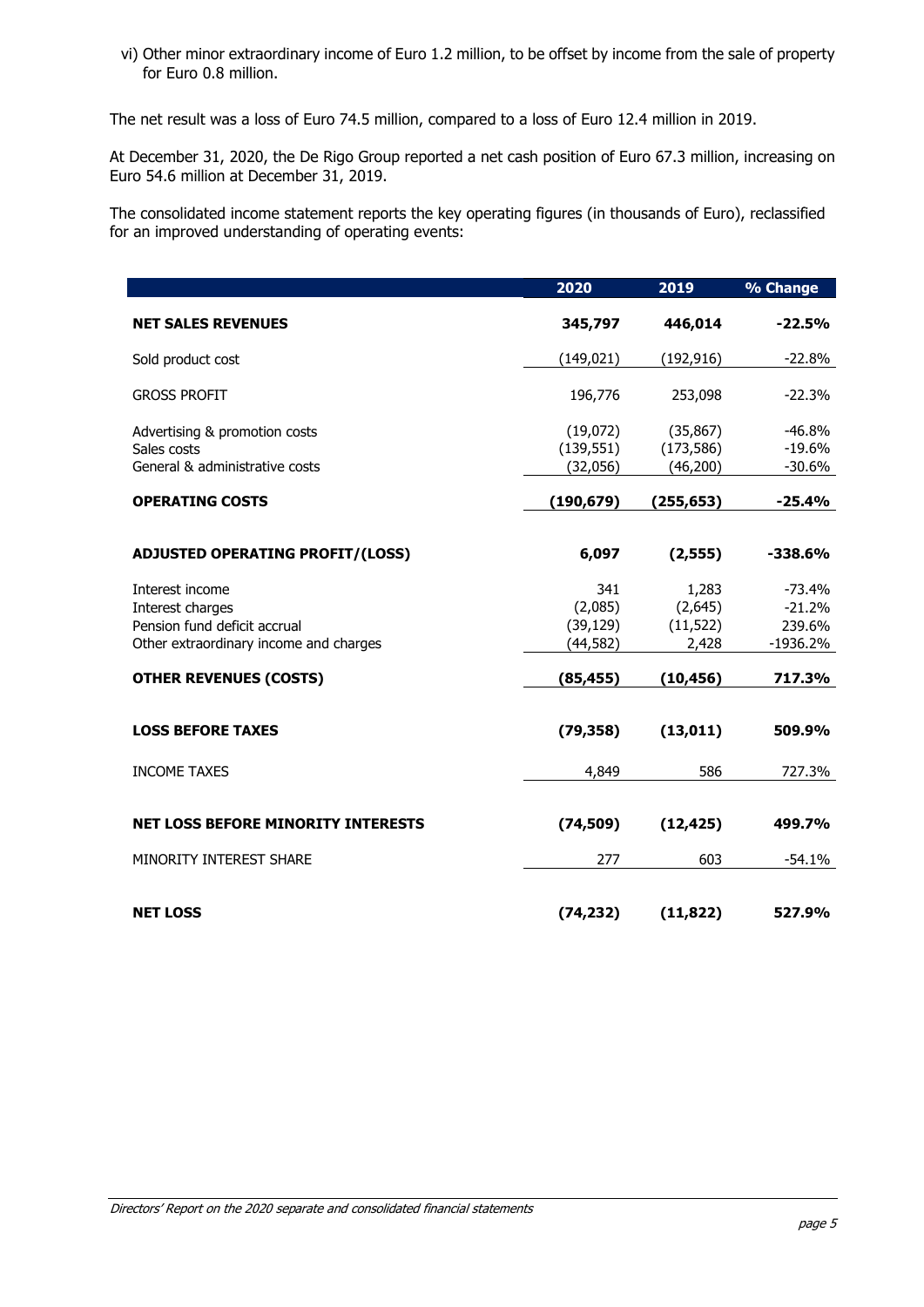In order to more clearly present the operating result, in the income statement the effect was isolated of non-recurring and extraordinary costs incurred in the year related to the defined benefit pension fund, to the non-consolidated investments, to the extraordinary write-downs of equity investments as a result of Impairment tests, in addition to the usual exchange movement impacts.

## **Group consolidated revenues by region**

The Group reports the following results by region:

- European revenues totalled Euro 268.8 million, down 18.5%, reflecting the general decline in the Wholesale division and (although to a lesser extent) of the Retail division across the region. The Spanish, French, British, Turkish and Italian markets contributed significantly to the contraction in revenues. The German-speaking markets however reacted better.
- The Americas revenues decreased 31.2% to Euro 40.1 million, from Euro 58.3 million in 2019, particularly due to the impact suffered by the US and Brazilian subsidiaries. This latter in 2020 also saw significant depreciation of the local currency;
- rest of the world revenues were down 38.4% to Euro 32.0 million, particularly due to the significant restrictions adopted in various Asian countries, although particularly in China, Japan and Korea.

| <b>Sales by region</b>       | 2020  | 2019  | <b>Change</b> | Change % |
|------------------------------|-------|-------|---------------|----------|
| Europe (excluding Italy)     | 268.8 | 329.8 | (61.0)        | $-18.5%$ |
| The Americas                 | 40.1  | 58.3  | (18.2)        | $-31.2%$ |
| Rest of the world            | 32.0  | 51.9  | (19.9)        | -38.4%   |
| <b>Total</b>                 | 340.9 | 440.0 | (99.1)        | $-22.5%$ |
| Other revenues               | 4.9   | 6.0   | (1.1)         | $-18.4%$ |
| <b>Consolidated revenues</b> | 345.8 | 446.0 | (100.2)       | $-22.5%$ |

#### **Consolidated Group revenues by business division**

The following table outlines the financial highlights of the two divisions in 2020 and 2019 in millions of Euro:

|                                  |         | <b>PRODUCTION AND</b><br><b>SERVICE REVENUES</b> |                         |      | <b>EBITDA</b> |                         |        | <b>PROFIT</b> | <b>ADJUSTED OPERATING</b> |
|----------------------------------|---------|--------------------------------------------------|-------------------------|------|---------------|-------------------------|--------|---------------|---------------------------|
| <b>Group</b><br><b>Divisions</b> | 2020    | 2019                                             | $\frac{6}{9}$<br>Change | 2020 | 2019          | $\frac{1}{2}$<br>Change | 2020   | 2019          | % Change                  |
| Wholesale                        | 179.3   | 254.6                                            | $-29.6%$                | 2.5  | 0.1           | 1618.4%                 | $-2.7$ | $-5.2$        | $-47.5%$                  |
| Retail                           | 176.8   | 203.6                                            | $-13.2%$                | 14.6 | 13.9          | 5.1%                    | 8.9    | 7.4           | 20.7%                     |
| Inter-company<br>eliminations    | $-10.3$ | $-12.2$                                          | $-16.1\%$               | 0.8  | 0.2           | 285.7%                  | $-0.1$ | $-4.7$        | $-98.1%$                  |
| <b>Total</b>                     | 345.8   | 446.0                                            | $-22.5%$                | 17.9 | 14.3          | 25.5%                   | 6.1    | $-2.6$        | $-346.2%$                 |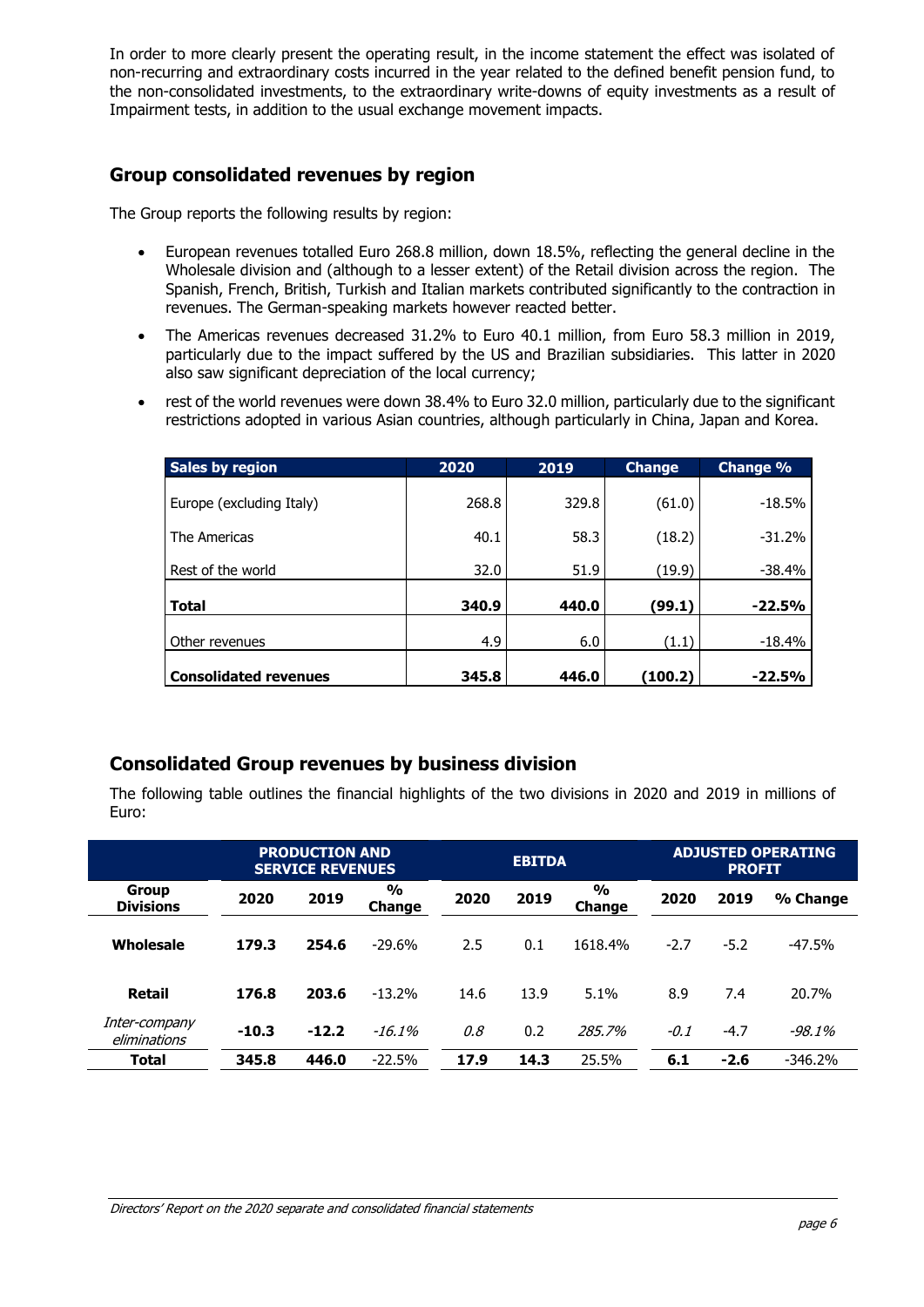#### **Production and wholesale**

Wholesale division revenues decreased 29.6% to Euro 179.3 million, compared to Euro 254.6 million in 2019. The drop affected all Group subsidiaries, as a result of the COVID-19 pandemic. The US, Spain, Brazil and France markets suffered the greatest contraction in revenues. However, the markets reporting the biggest drop in percentage terms on 2019 revenues were Korea, Brazil, China, the Middle East and the UK.

The pandemic had a particular impact on the sale of sunglasses as occurring at the beginning of the sales season and as hitting a highly discretionary spend product category. The sunglasses segment was therefore impacted again also in the second half of the year, while the prescription glasses segment recovered quicker, achieving in the second half of the year almost the same level of sales as in the same period of the previous year.

The cost containment initiatives introduced were highly successful, achieving on the one hand significant cost savings, while not undermining the future strength of the business. The temporary lay-off of Group personnel, the reduction of discretionary costs (marketing, travel, events etc.), the renegotiation of the financial terms of licensing contracts and the containment of unsold product inventory were among the main earnings recovery drivers allowing the Wholesale division to report an improved operating result on the previous year, although still reporting a slight loss.

The distribution of a number of brands under license such as Converse and Dunhill was also discontinued in the year. The Group in the year signed new agreements for the launch of brands under license with Philipp Plein, TUMI and Artemis, which will contribute to Group revenues from Q4 2021.

#### **Retail sales**

|                        |      | <b>Directly owned stores</b> |               |      | <b>Stores under franchise</b> |               |      | Total |               |
|------------------------|------|------------------------------|---------------|------|-------------------------------|---------------|------|-------|---------------|
|                        | 2020 | 2019                         | <b>Change</b> | 2020 | 2019                          | <b>Change</b> | 2020 | 2019  | <b>Change</b> |
| General Optica         | 224  | 222                          |               | 75   | 77                            | $-2$          | 299  | 299   | 0             |
| Opmar Optik            | 65   | 67                           | -2            | 0    | 0                             | 0             | 65   | 67    | $-2$          |
| <b>Boots Opticians</b> | 387  | 436                          | -49           | 162  | 165                           | -3            | 549  | 601   | $-52$         |
| Total                  | 676  | 725                          | -49           | 237  | 242                           | -5            | 913  | 967   | -54           |

The Group Retail network at December 31, 2020 comprised the following sales points:

The network of Group stores comprises: *General Optica*, the leading chain of opticians on the Spanish market and owner of the Mais Optica brand, one of the main chains in Portugal; the Opmar Optik chain, the second largest retailer in Turkey; Boots Optical Investment Holdings Limited, the second largest chain of opticians on the British market, in which the Group has a holding of 42% (consolidated indirectly at Equity).

The retail sales of General Optica and Opmar Optik alone amounted to Euro 176.8 million, decreasing 13.2% on Euro 203.6 million in 2019. At like-for-like exchange rates, Retail division revenues would have risen approx. Euro 2.4 million (-12% on 2019).

As a result of the pandemic, General Optica was required to temporarily close sales points in April and May and consequently suspend temporarily the work of a majority of employees. Activities bounced back strongly with a "V" recovery from June, allowing for the resumption of work and the rapid recovery of most of the revenues lost in the two months of closure, reporting only a 13% revenue contraction on the previous year.

During this period, a range of initiatives were taken to cut costs, both through the renegotiation of sales point rental contracts and the review of all discretionary or unnecessary spending. Thanks to these actions, despite the drop in revenues, General Optica was able to return in a slightly improved operating result on the previous year.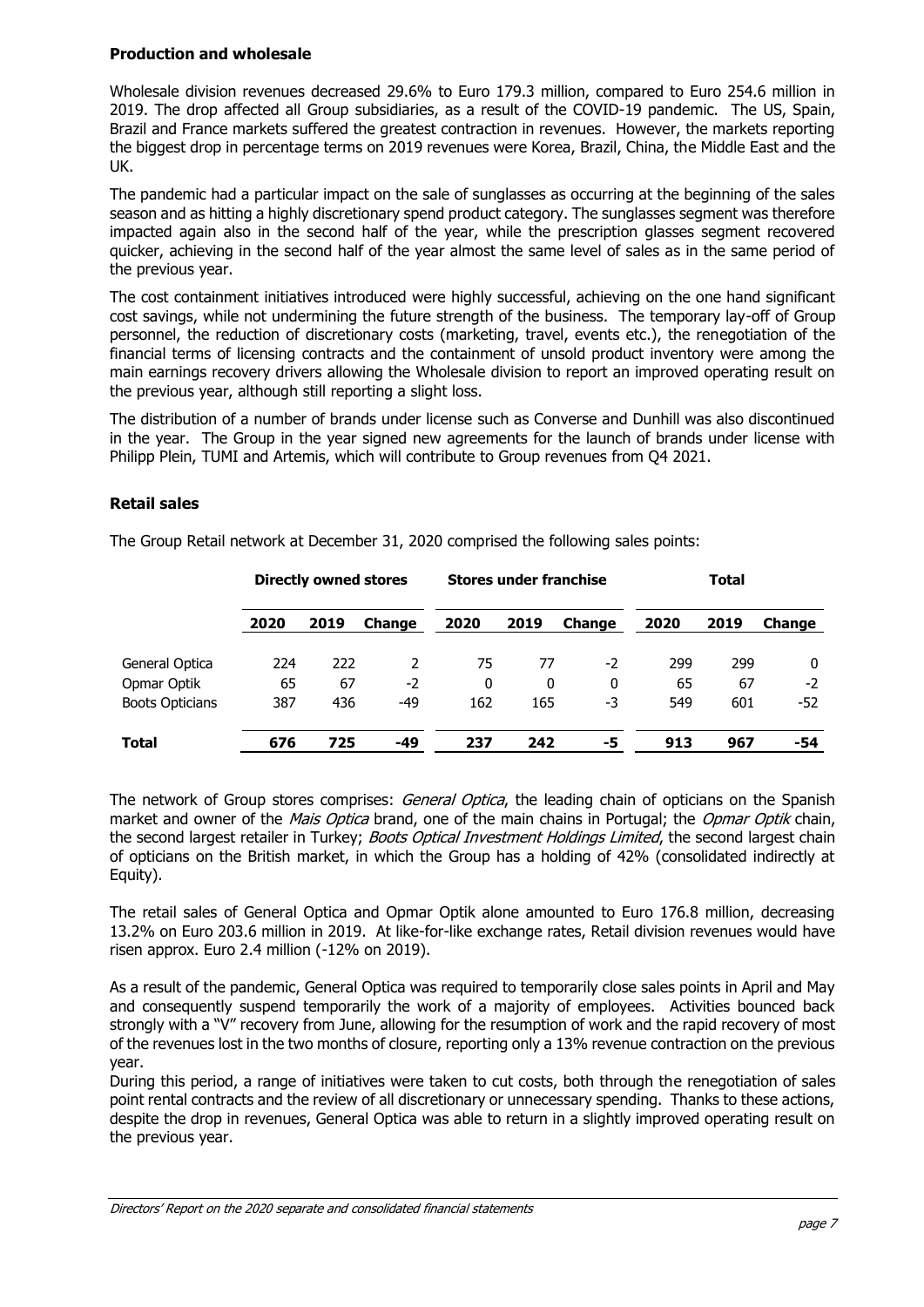We launched during the year our new online sales platform which only partially contributed to the improved sales in the year, although boosting the number of customers making online bookings to obtain reserved and guaranteed access throughout the period of limited store attendance. This continues to allow us to monitor and plan our customer service capacity at the chain's individual stores.

Differing from Spain and Portugal, the Turkish chain experienced a longer closure of sales points, particularly due to the location of stores at the major Turkish shopping centre which were required to close for a significant period of time. Also in Turkey, the recovery of commercial activities in July allowed the company to quickly resume normal service levels and to partially recover some of the revenues lost during the months of closure - overall reporting a 16% contraction on the previous year. Unfortunately, the depreciation of the Turkish Lira reduced the chain's contribution to Group consolidated sales. The numerous actions taken and particularly regarding the temporary suspension of work, the renegotiation of rental contracts and the reduction of discretionary costs allowed the chain to report a reduction in the operating loss of 40% on the previous year.

## **Consolidated costs**

The principal operating costs reported the following movements (in thousands of Euro as per the financial statements):

| <b>Description</b>                                                                                                                                                                                             | 2020    | 2019    | $\frac{0}{0}$<br><b>Change</b> |
|----------------------------------------------------------------------------------------------------------------------------------------------------------------------------------------------------------------|---------|---------|--------------------------------|
| Personnel costs                                                                                                                                                                                                | 106,635 | 129,532 | $-17.7%$                       |
| Raw materials, consumables and goods, adjusted by the change in<br>the inventories of raw materials, consumables and goods and of the<br>change in inventories of work in progress, semi-finished and finished |         |         |                                |
| goods.                                                                                                                                                                                                         | 129,208 | 169,617 | $-23.8%$                       |
| Service costs                                                                                                                                                                                                  | 65,709  | 98,033  | $-33.0\%$                      |
| Rents, lease and similar                                                                                                                                                                                       | 22,827  | 26,056  | $-12.4%$                       |
| Amortisation, depreciation & write-downs                                                                                                                                                                       | 18,670  | 21,839  | $-14.5%$                       |
| Provisions for risks, other provisions and other operating charges                                                                                                                                             | 45,411  | 20,208  | 124.7%                         |
| TOTAL COSTS OF PRODUCTION ADJUSTED BY THE CHANGE<br><b>INVENTORIES</b><br>IN.                                                                                                                                  | 388,460 | 465,286 | -16.5%                         |

The movements in operating costs related to:

**Personnel costs**: -17.7%, mainly due to temporary suspension of work at the various companies, in addition to the government subsidies at a number of Group companies as a result of COVID-19. The year also benefitted from a reduction in personnel in 2019 with the introduction of a number of redundancy incentive plans at the Italian companies, particularly in terms of early retirement.

**Raw material purchase costs and inventory changes**: -23.8%, reducing on the previous year mainly due to the drop in sales.

**Service costs**: -33%, mainly due to the drop in costs incurred by the independent sales network, the renegotiation of the minimum guaranteed amounts on licensing contracts and the reduction in costs for royalties and transport, which are largely indexed to revenues.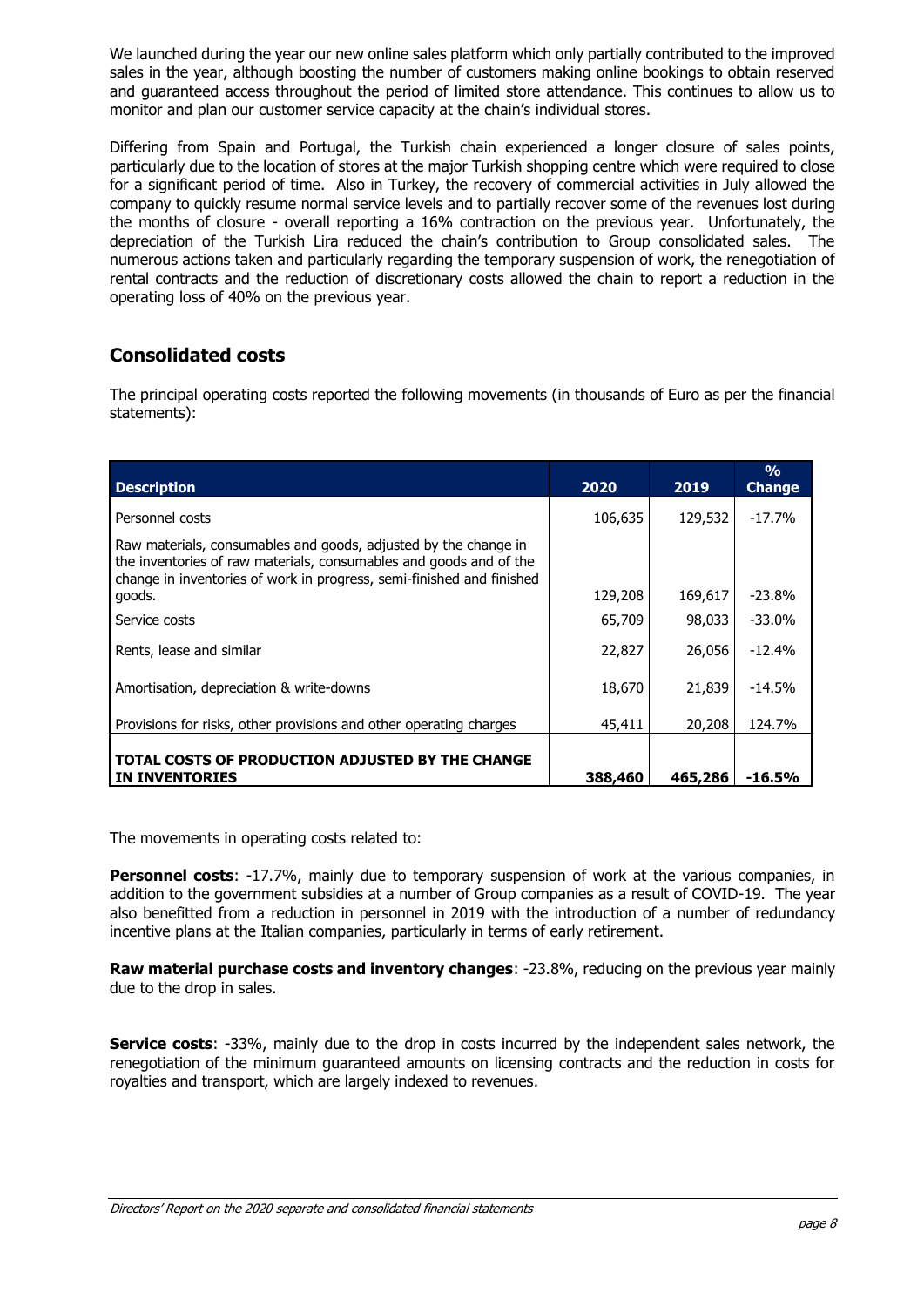**Rents, lease and similar**: -12.4%, mainly due to the reduction in local rental costs as a result of the negotiations with landlords as a result of COVID-19.

**Amortisation, depreciation and write-downs:** -14.5%, mainly due to the reduction in receivable writedowns in the year compared to the extraordinary impairments in 2019.

**Provisions for risks, other provisions and other operating charges**: +124.7%,principally relating to the extraordinary accrual for the pension fund deficit.

| <b>Description</b>                | <b>Financial</b><br>receivables | <b>Trade</b><br>receiv. | <b>Other</b><br>receiv. | <b>Financial</b><br>payables | <b>Other</b><br>pay. | Revs. | <b>Costs</b> | <b>Financial</b><br>income<br>(char.) |
|-----------------------------------|---------------------------------|-------------------------|-------------------------|------------------------------|----------------------|-------|--------------|---------------------------------------|
| DE RIGO HOLDING SRL               | 250                             |                         |                         |                              |                      |       |              |                                       |
| DE RIGO IMMOBILIARE<br><b>SRL</b> |                                 | 10                      |                         |                              |                      |       | 69           |                                       |
| SEWON I.T.C. CO. LTD.             |                                 | 3,990                   |                         |                              | 194                  |       |              |                                       |
| AMSTERDAM<br>PROPERTIES S.L.      |                                 |                         |                         |                              |                      | 33    | 180          |                                       |
| <b>BOOTS OPTICIANS*</b>           |                                 | 667                     | 1,064                   |                              | 439                  | 2,693 |              |                                       |
| <b>TOTAL</b>                      | 250                             | 4,667                   | 1,064                   |                              | 633                  | 2,726 | 249          |                                       |

During the year, the Group undertook the following transactions with related parties:

\* The chain Boots Opticians has in place an agreement with the company BBGR Ltd. for the supply and mounting of lenses and logistics management. Under this agreement, De Rigo Vision invoices the majority of orders received by the Boots Opticians chain to the company BBGR Ltd., which, once the requested service has<br>been provided, invoices in turn Boots Opticians. Therefore, in with those of Boots Opticians

\* The receivable of Euro 3,990 thousand from Sewon I.T.C. was fully written-down as a result of the dispute initiated against the company during the year.

Receivables of De Rigo Holding S.r.l. are of a financial nature and as a result of the loan granted by the parent company. Receivables and payables with other associates concern trade receivables.

The Group is involved in tax disputes in a number of countries. The most significant is in Italy, where the Tax Agency, following the execution of audits, issued separate tax assessments for income taxes and penalties relating to financial years 2008 to 2014 for a total of approx. Euro 8.6 million and mainly regarding transfer pricing (the calculation of inter-company transaction prices). The company, considering itself to have acted correctly and in full compliance with applicable regulations, presented an appeal against all of the tax assessments to the competent Tax Commission and also forwarded to the Ministry for Economy and Finance - respectively for each of the EU countries involved in which the Group operates through a branch and for tax periods from 2008 to 2014, subject to audit, separate applications for the initiation of a mutual agreement procedure as per Article 6 of Convention 90/436/EC against double taxation ("MAP").

In 2019, the Preliminary agreements and international disputes office of the Tax Agency communicated to the company that it has stipulated the following agreements with the competent tax authorities of France, the United Kingdom and Spain for the years 2008 to 2011 at no additional cost to the group.

In February 2020, the Tax Agency began an audit on the years 2015, 2016 and 2017 which, following the COVID-19 restrictions, concluded only for 2015 with a request to increase the assessable base, mainly as a result of Transfer Pricing matters, by approx. Euro 1.5 million. The Tax Agency, under the applicable regulation which extended the statute of limitations, has not yet issued an assessment notice for 2015.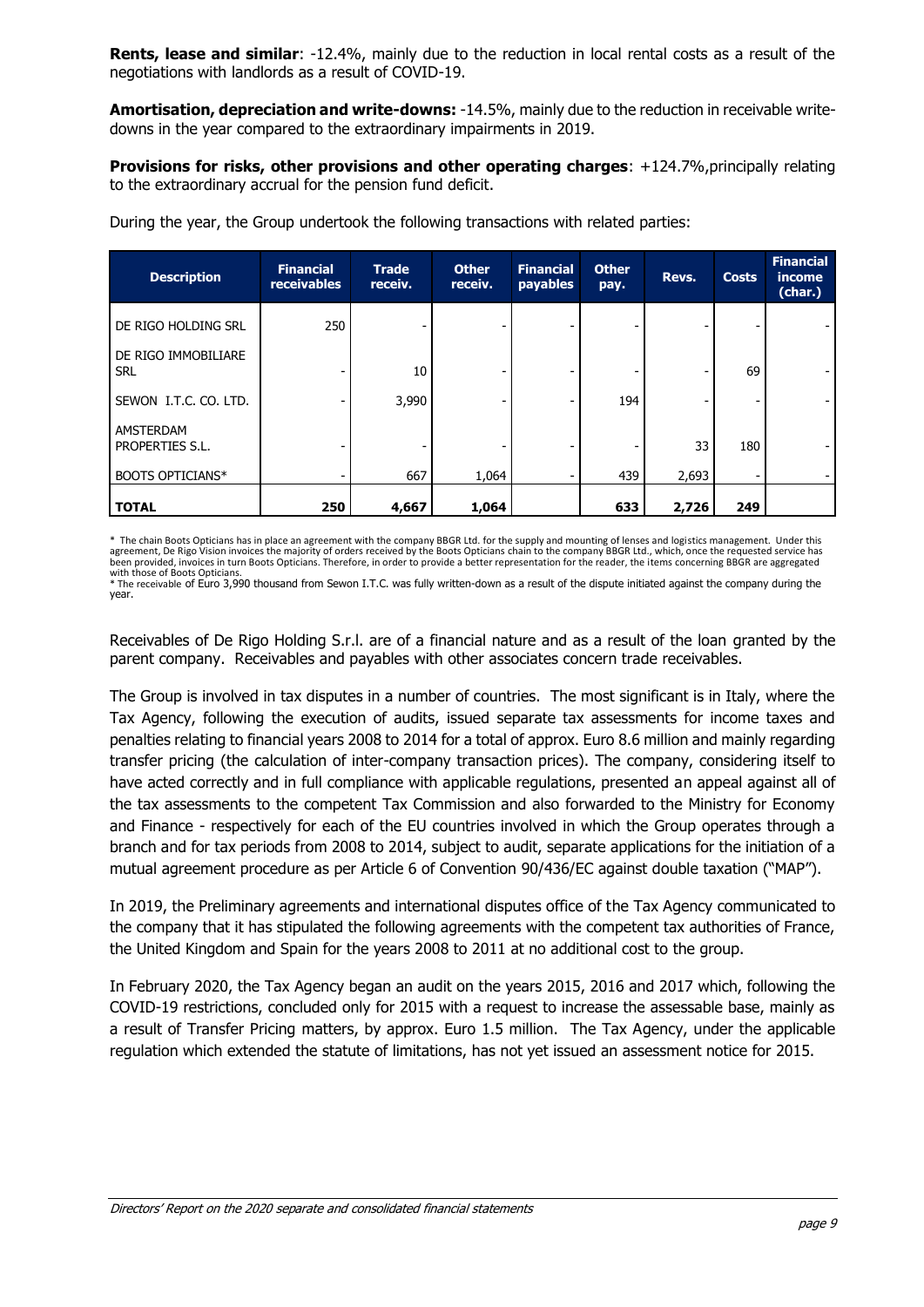In 2020, the Tax Agency informed the company of the agreement with the competent UK tax authorities for the total cancellation of the disputes concerning the years 2012-2014 regarding the transactions of the company with its UK branch.

The company, in furtherance to its defence strategy regarding transfer pricing, also presented in the years 2017, 2018 and 2019 at the competent tax authorities separate applications for a Preliminary Agreement Procedure ("PAP") on a bilateral basis, preliminarily for three of its European subsidiaries. Therefore, the company, also on the basis of the outcome of the recent agreements concluded by the Tax Agency with the various European tax authorities who significantly reduced the amount of the 2008 - 2014 challenges, considering its ability to defend its operations and having recharged to the income statement the payments made equal to a third of each challenge received for the initial three years declared (2008-2009-2010), considers the risks provision accrued at December 31, 2020 as appropriate to cover any liabilities which may arise with regards to the tax disputes.

The Group is also involved in a dispute with a minority shareholder, with judgment awaited at an overseas arbitration court. The Group considers the probability of incurring extraordinary costs following the issue of the arbitrators judgment as low. A financial statement provision against this dispute is therefore not considered necessary.

#### **Non-recurring and financial management and consolidated investments**

Extraordinary and financial management reported net charges of Euro 85.4 million, compared to charges of Euro 10.5 million in the previous year.

The deterioration is mainly due to the extraordinary accrual for the pension fund deficit for Euro 39.1 million, compared to Euro 11.5 million in 2019; from the write-down in the investment in Boots Opticians for Euro 17.7 million, compared to the Euro 4.8 million revaluation 2019; from the accrual to the risks provision for future losses on subsidiaries for Euro 8.1 million, not present in 2019; from the write-down in goodwill of the US company for Euro 4.3 million, not present in 2019; from the increased impact of net exchange losses of Euro 13.9 million, compared to Euro 1.7 million in 2019, particularly due to the depreciation of the Brazilian Real and of the Turkish Lyra.

The Group net financial position, in thousands of Euro, at year-end was as follows: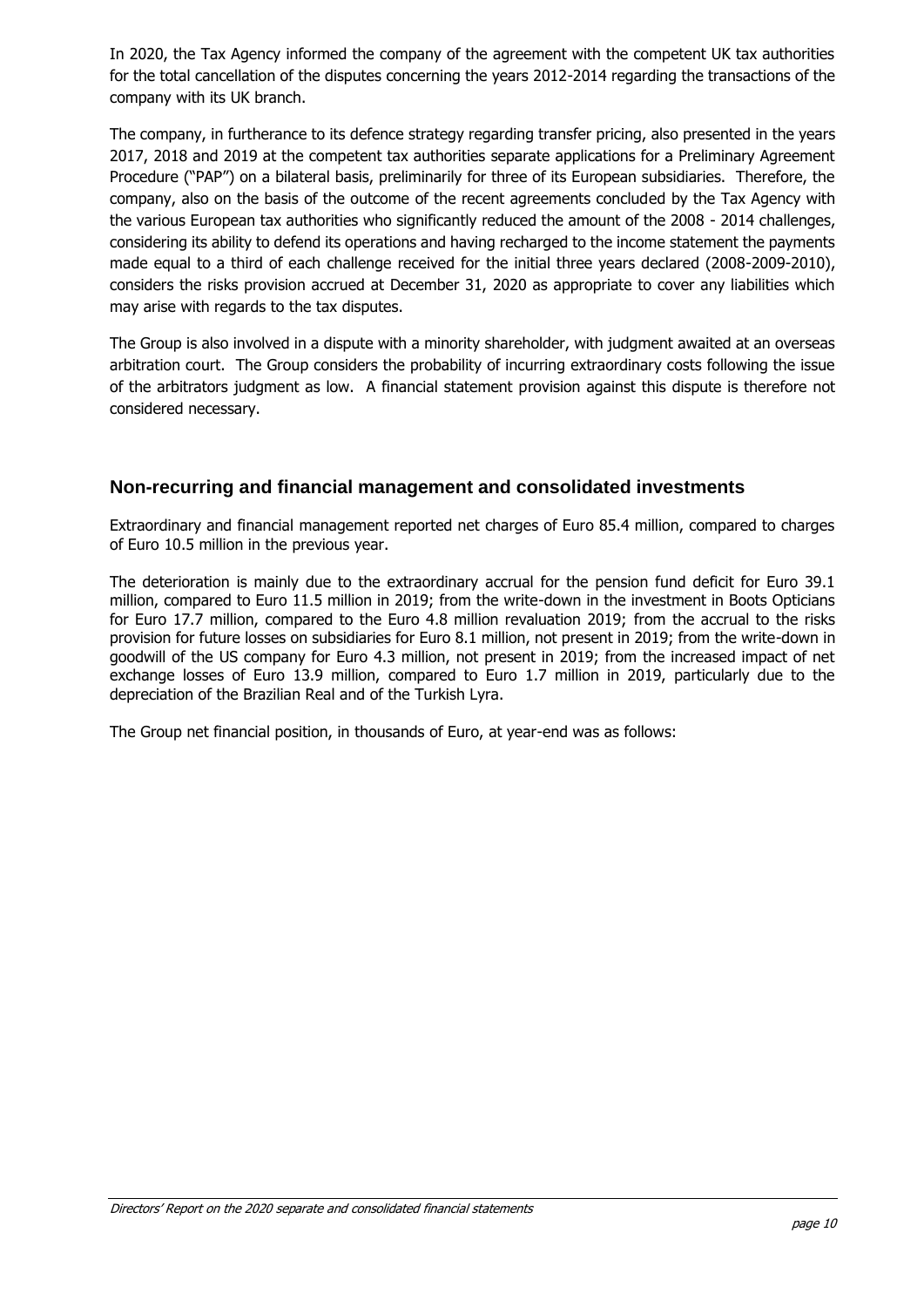|                                                           | 2020      | 2019    | <b>Change</b> |
|-----------------------------------------------------------|-----------|---------|---------------|
| Bank deposits                                             | 88,726    | 54,299  | 34,426        |
| Cash in hand and similar                                  | 3,765     | 3,286   | 479           |
| <b>Cash and cash equivalents</b>                          | 92,491    | 57,585  | 34,906        |
|                                                           |           |         |               |
| Bonds and convertible bonds (within one year)             |           |         |               |
| Shareholder loan receivables (payables) (within one year) | 0         | 100     | (100)         |
| Bank payables (within one year)                           | (24, 451) | (2,737) | (21, 715)     |
| Receivables (payables) to other lenders (within one year) | (334)     | (2)     | (332)         |
| Advances on foreign payments                              |           |         |               |
| Short-term portion of loans                               |           |         |               |
| <b>Short-term financial receivables (payables)</b>        | (24, 786) | (2,639) | (22, 147)     |
| <b>Short-term net financial position</b>                  | 67,705    | 54,946  | 12,759        |
|                                                           |           |         |               |
| Bonds and convertible bonds (beyond one year)             |           |         |               |
| Shareholder loans (beyond one year)                       |           |         |               |
| Bank payables (beyond one year)                           | (386)     | 0       | (386)         |
| Payables to other lenders (beyond one year)               | (260)     | (280)   | 20            |
| Advances on foreign payments                              |           |         |               |
| Long-term portion of loans                                |           |         |               |
| Financial receivables                                     | 250       | 0       | 250           |
| Net financial position - medium/long-term                 | (396)     | (280)   | (117)         |
| <b>Net Financial Position</b>                             | 67,309    | 54,667  | 12,642        |

At the end of 2020, the Group reported a net cash position of Euro 67.3 million, increasing on Euro 54.6 million in the previous year. Operating activities generated cash flows of Euro 19.8 million, compared to Euro 39.3 million in the previous year, while working capital management generated resources of Euro 26 million, compared to Euro 10.5 million in the previous year. The Group invested Euro 7.3 million, compared to Euro 11.3 million in the previous year, particularly for the opening of new sales points in Spain and the restructuring of existing sales points, in addition to the development of the Group IT systems. In the same period, the Group made fixed asset disposals of Euro 0.8 million (in line with the previous year).

The balance sheet reclassified to net capital employed is reported below, in thousands of Euro: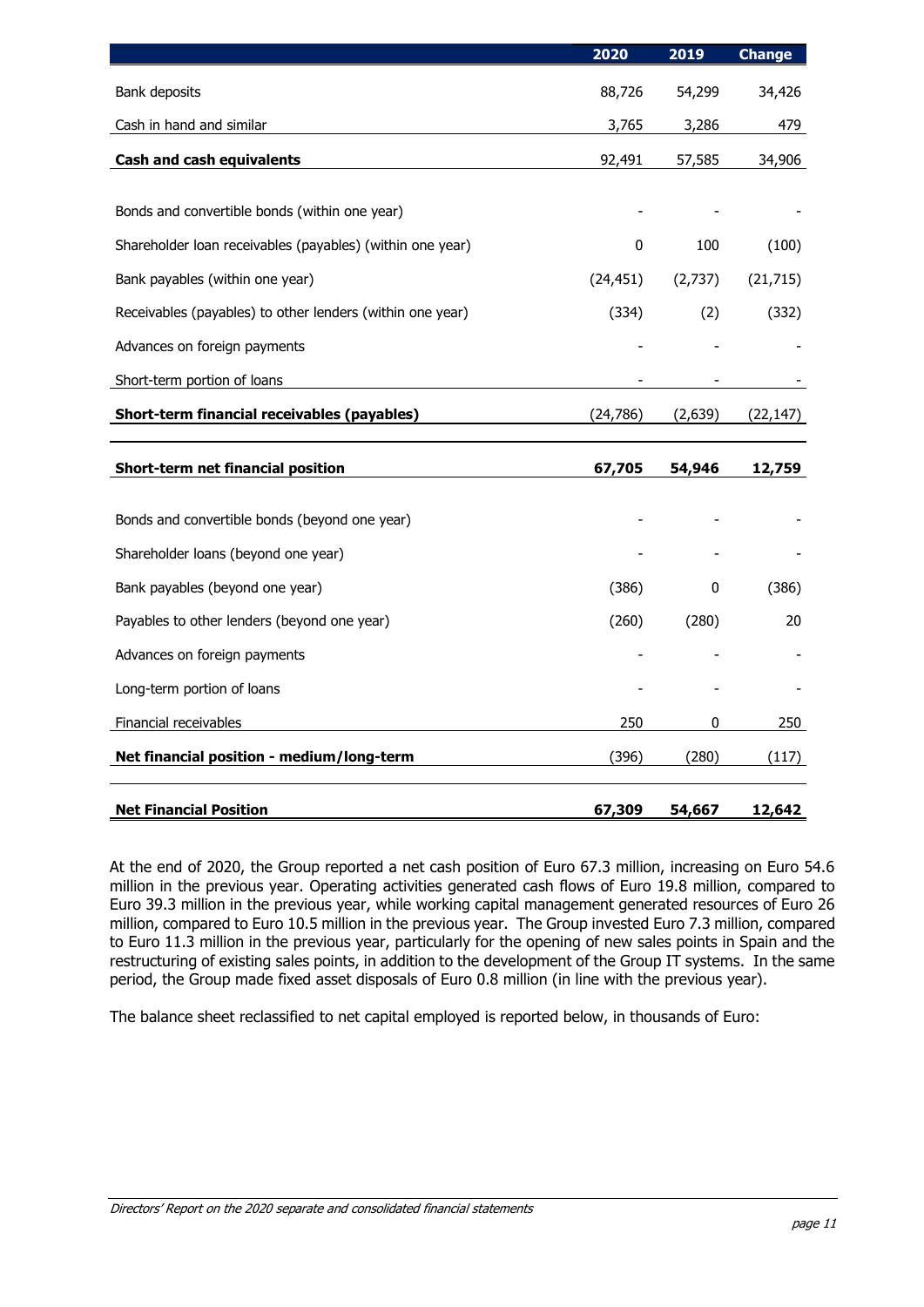|                                                            | 2020      | 2019       | <b>Change</b> |
|------------------------------------------------------------|-----------|------------|---------------|
| Trade receivables                                          | 52,047    | 68,423     | (16, 376)     |
| Other receivables                                          | 49,632    | 46,690     | 2,941         |
| Inventories                                                | 70,626    | 83,118     | (12, 492)     |
| Current non-financial payables                             | (96, 857) | (107, 310) | 10,453        |
| A) Working capital                                         | 75,447    | 90,921     | (15, 474)     |
| Net tangible and intangible assets                         | 68,315    | 80,030     | (11, 715)     |
| Financial fixed assets                                     | 108       | 108        | 1             |
| Investments                                                | 33,207    | 53,641     | (20, 434)     |
| Non-current provisions and non-financial payables          | (95, 367) | (56, 877)  | (38,490)      |
| <b>B) Net fixed capital</b>                                | 6,263     | 76,902     | (70,638)      |
| A+B= Net capital employed                                  | 81,710    | 167,823    | (86, 113)     |
|                                                            |           |            |               |
| C) Net financial debt                                      | (67, 309) | (54, 667)  | (12, 642)     |
| Opening shareholders' equity                               | 222,503   | 233,081    | (10, 578)     |
| Treasury shares                                            |           |            |               |
| Minority interest capital and reserves                     | 747       | 1,230      | (482)         |
| Net loss for the year                                      | (74, 232) | (11, 822)  | (62,410)      |
| D) Closing shareholders' equity                            | 149,019   | 222,489    | (73, 470)     |
| C+D = Total financial debt (cash) and shareholders' equity | 81,710    | 167,823    | (86, 113)     |

Trade receivables decreased mainly due to the reduced sales in the year and the focus on the management of collections, which kept insolvencies under control.

Inventories however reduced thanks to the review of the procurement planning and management of unsold stock policies, allowing at the same time a containment in the generation of new obsolete products.

The reduction in the value of equity investments is mainly related to the write-down of the investment in the associate Boots Opticians.

The significant increase in the risks provisions is due to the extraordinary accrual for the English pension fund deficit in order to reflect entirely the potential liability related to this fund.

The key earnings indicators are reported below (in millions of Euro):

#### **Debt coverage index**

The Group has a positive net financial position.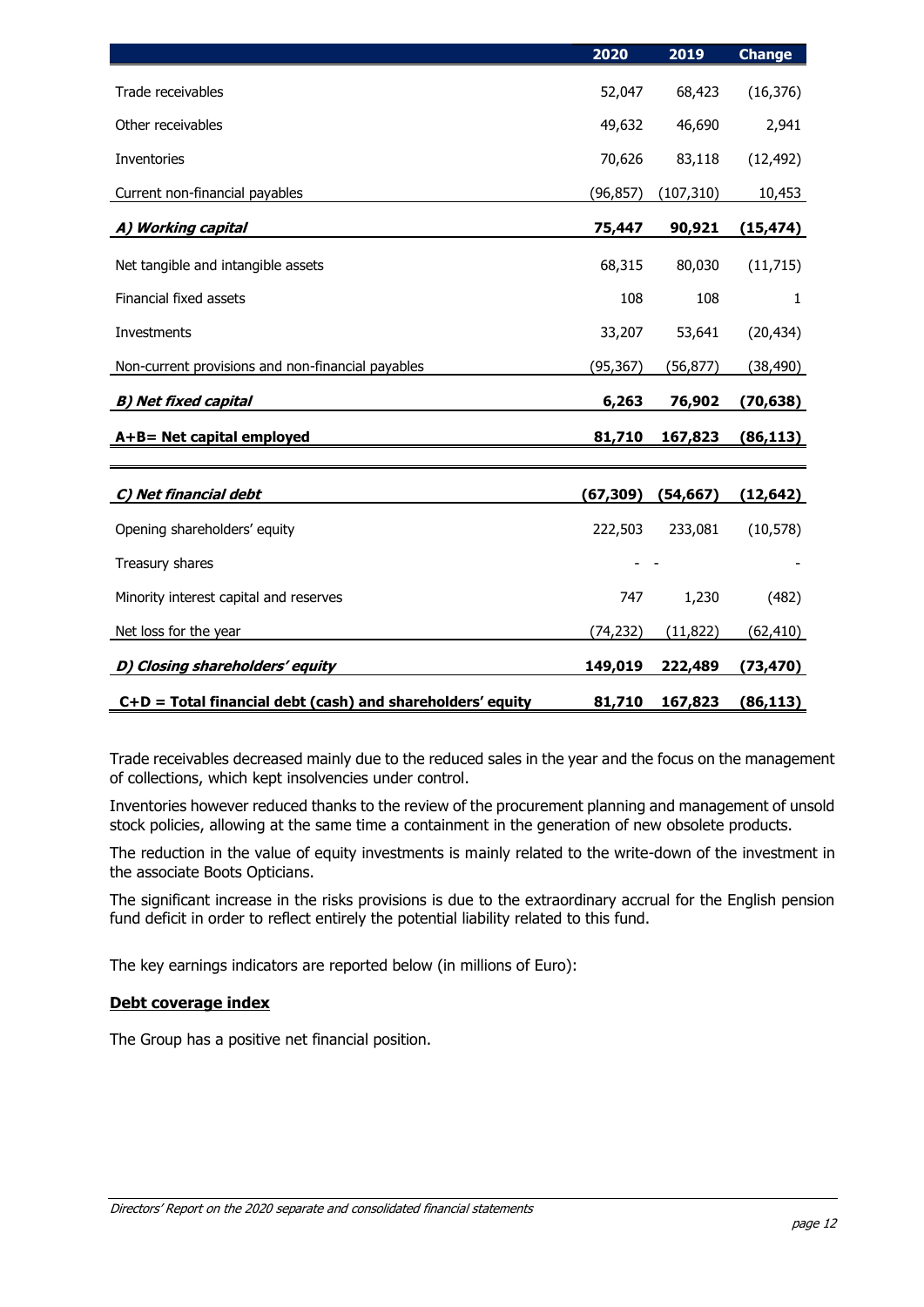#### **Return on sales (ROS):**

|                                  | 2020  | 2019    |
|----------------------------------|-------|---------|
| Adjusted operating profit/(loss) | b. I  | $-2.6$  |
| Revenues                         | 345.8 | 446.U   |
| <b>ROS %</b>                     | 1.8%  | $-0.6%$ |

#### **Return on investment (ROI):**

|                                  | 2020 | 2019    |
|----------------------------------|------|---------|
| Adjusted operating profit/(loss) | b.1  | $-2.6$  |
| Net capital employed             | 81.7 | 167.8 I |
| ROI %                            | 7.5% | -1.5%   |

#### **Return on equity (ROE):**

|            | 2020     | 2019    |
|------------|----------|---------|
| Net result | $-74.5$  | -1      |
| Net equity | 148.3    |         |
| ROE %      | $-50.2%$ | $-5.6%$ |

#### **Consolidated tax charge**

The Group reported an effective average tax rate of -6.1%, compared to -4.5% in the previous year. This negative effective tax rate is the result of the tax losses of the main Group companies. For further information, reference should be made to the Explanatory Notes.

#### **Social, political and trade union developments**

In 2020, the Group was required to introduce temporary lay-off schemes in application of the regulations of the various countries in which it operates (Cassa integrazione, Furlough, Kurzarbeit, chomage partiel, ERTE, Lay-offs, etc.) or government support requests (CARES Act in USA). At various Group units these agreements were introduced together with the local trade unions, while to a lesser extent were negotiated at individual level. In both cases no significant tensions emerged between the Group and workers. Always with the objective of ensuring that the financial impact of the pandemic was as uniform as possible for Group workers, all those in managerial positions were requested to participate in supporting the business by sacrificing part of their salary for the duration of the emergency period.

#### **Personnel**

The average Group workforce at December 31, 2020 and 2019, broken down by category and in FTE, is reported below:

|                        | 2020  | 2019  | <b>Change</b> |
|------------------------|-------|-------|---------------|
| Executives             | 47    | 49    | (2)           |
| White-collar           | 2,396 | 2,427 | (31)          |
| Blue-collar            | 609   | 659   | (50)          |
| Other                  | 131   | 138   |               |
| <b>Total employees</b> | 3,183 | 3,273 | (90)          |

The reduction in personnel indicated in the table was not due to the financial impact of the pandemic, but rather as a result of the actions taken in 2019 in order to refresh the organisation, favouring early retirement. It related only to a lesser extent to the closure of 2 sales points in Turkey.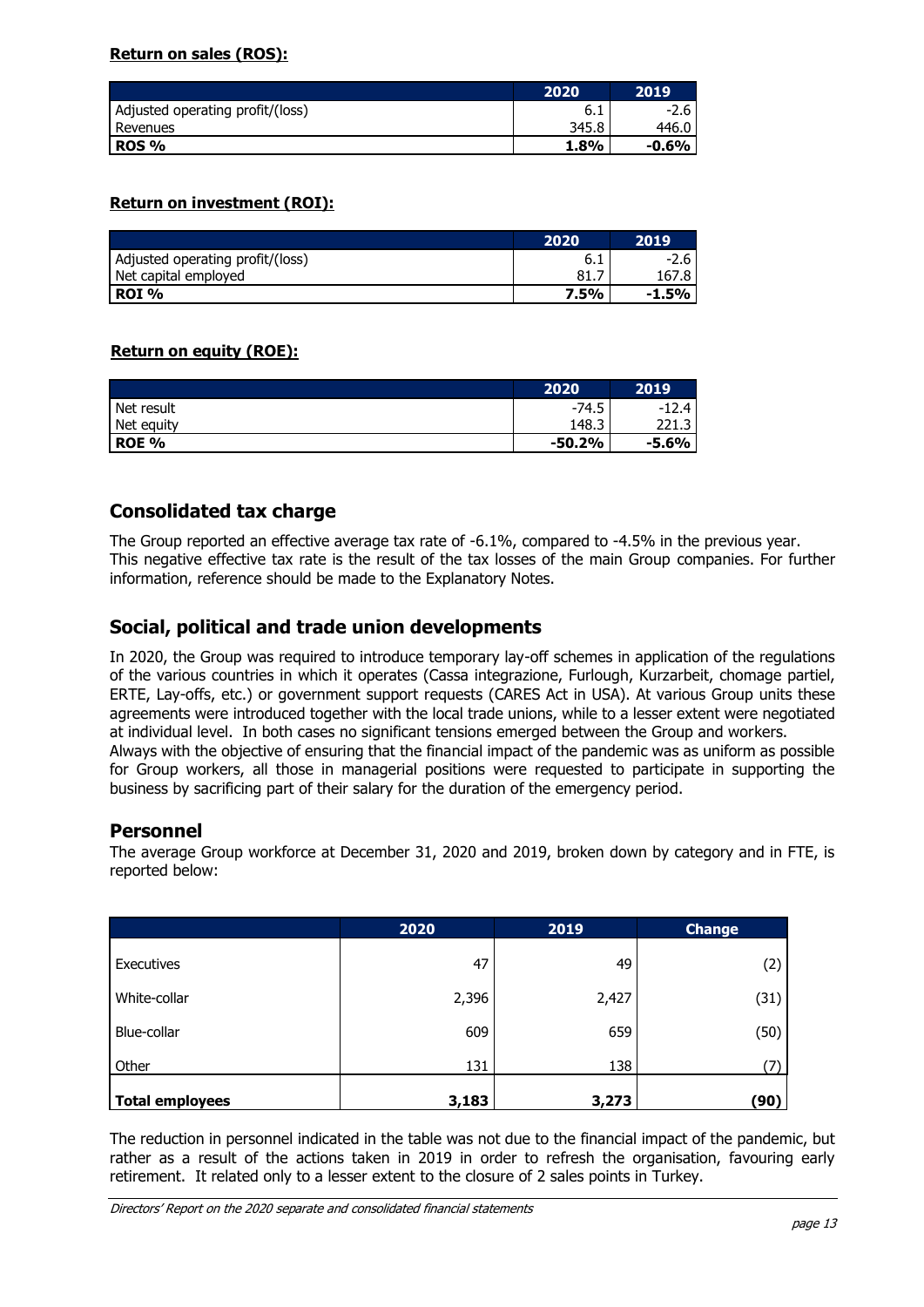## **Other information**

In accordance with Article 2428, paragraph 2, we report the following:

## **Research and development**

The Group has always invested in aligning its production processes with the most advanced technological standards. The limited amount of technological developments on the market in recent times have restricted the need for significant industrial investment.

IT investments are increasingly important for our Group. The replacement of IT systems was extended also to other Group companies, which currently largely operate through a centralised SAP system. The activities to improve the level of computerisation of the sales networks in the countries in which the Group operates directly continued also in 2020.

The intensive production research and development activities did not result in the capitalisation of costs, as mainly concerning individual product models, for which their utility is limited to the period of production of the model and is generally concentrated in a period of less than one year, or for the completion of plant and machinery for which these operations are outsourced and included in the acquisition cost of the asset.

## **Disclosures as per Article 2428, paragraph 2, point 6-bis, of the Civil Code**

Pursuant to Article 2428, paragraph 2, point 6-bis of the Italian Civil Code, information relating to the use of financial instruments is detailed below as such information is relevant for a valuation of the company's equity and financial position.

Company management seek to hedge risks through the use of various types of existing beneficial financial instruments, to ensure that currency, interest rate and price risk are knowledgeably managed. Where risks may be covered through insurance, the Group undertakes the necessary policies. With regards to currency risks, the company usually hedges its currency surplus/deficit so as to minimise the economic effect.

Specifically:

## **Credit Risk**

The credit risk deriving from normal Group operations with commercial counterparties is managed and controlled within the procedures for the allocation and monitoring of client credit standings. Credit management activities are coordinated through reporting and periodic meetings concerning all Group companies.

The amount and measurement criteria for the Doubtful debt provision at the reporting date are outlined in the Explanatory Notes.

At the reporting date, any significant concentrations of credit risk have been monitored, with appropriate write-down provisions established where necessary. The current pandemic emergency however has created a highly unpredictable economic environment, making financial statement measurements difficult. The Group has increased the monitoring of receivables in order to anticipate any insolvency situations which may arise as a result of the emergency.

At the date of the approval of the financial statements, and due to the impacts arising from the COVID-19 pandemic, the Group highlights the greater difficulty among its customers to comply with contractual payment terms. However, this did not result in a significant increase in the risk level. It may not also be excluded that this situation leads to a higher Group customer insolvency rate than considered in the assessments made by management when allocating sufficient resources to offset delayed or even nonpayment.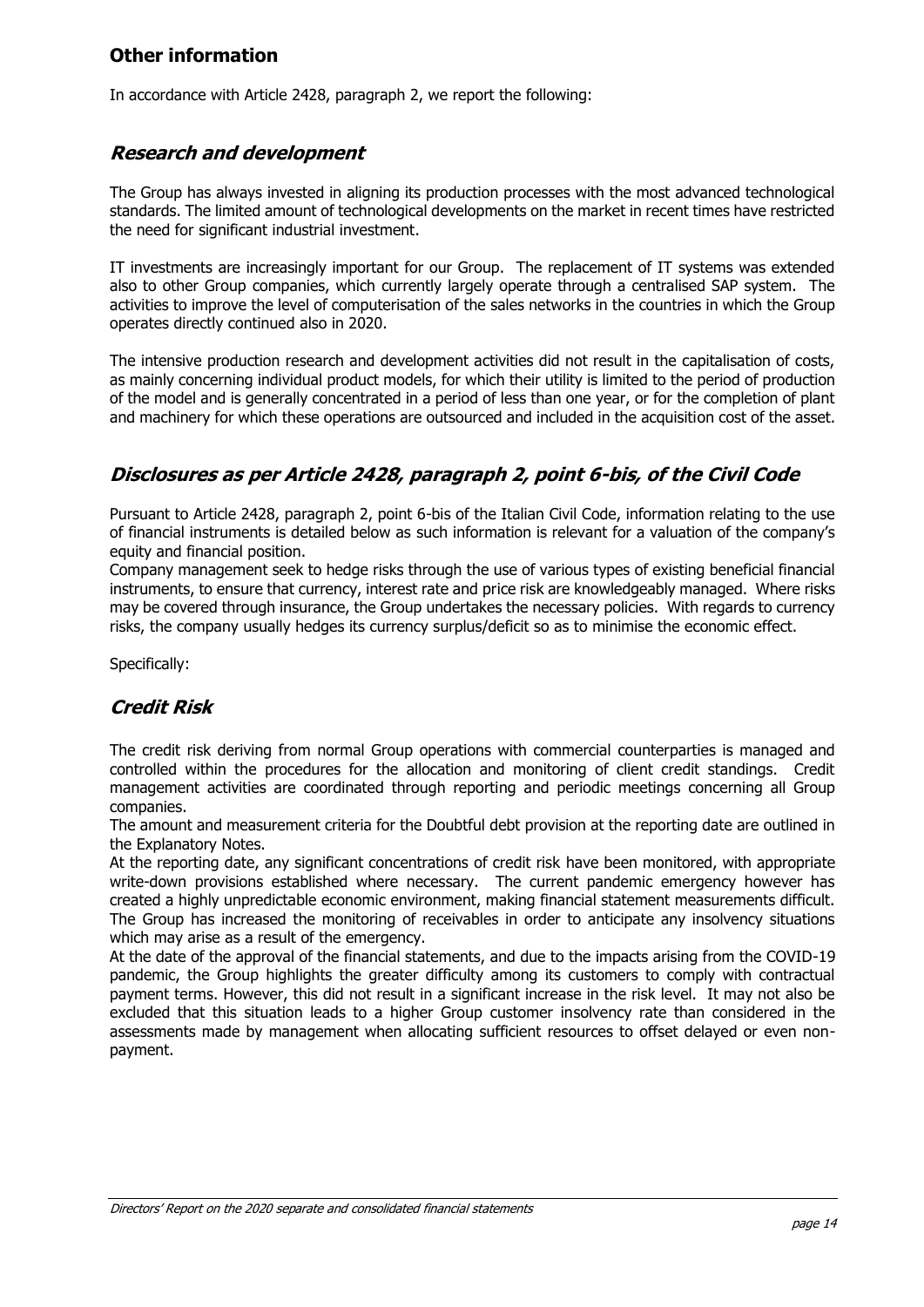## **Liquidity and cash flow risk**

The majority of Group receivables are short-term. For some receivables for which late payment was considered as a potential insolvency indicator, the Group has already provisioned for the relative risk. At the reporting date, the Group does not have significant exposures which may compromise its liquidation capacity.

The following is also noted:

- debt instruments or other lines of credit to service liquidity requirements are in place;
- other sources of financing exist;
- there is no significant concentration of liquidity risk, either from financial assets or the sources of financing.

Due to the ongoing impacts from the COVID-19 pandemic, it may not be excluded that the Group's operating liquidity is significantly impacted. Management in 2020 therefore took steps to ensure that the credit lines granted by the banks to group companies are fully operational and usable.

### **Market risk**

A sensitivity indication at the reporting date is provided below, highlighting the effects of possible changes on the income statement in relation to the significant risk variables for each of the following components:

- interest rate risk: the Group is exposed to interest rate risk from limited financial payables to credit institutions. As this debt is indexed to the Euribor rate, any change results in a positive or negative impact on the income statement. Management consider that the exposure to this risk is marginal in comparison to the amount of business generated.
- currency risk: the Group undertakes commercial transactions (purchase and sale of goods) in currencies other than the Euro (principally the US Dollar, GB Sterling, Brazilian Real, Turkish Lira, Chinese Renminbi and Japanese Yen). The currency hedging policy therefore seeks to minimise the differences generated between the budget exchange rate and that relating to commercial transactions for the purchase or sale of goods and services in foreign currencies (receipts or payments). Sudden depreciations can, however, affect foreign currency balances not hedged against the risk of exchange rate fluctuations, particularly in those countries where the cost of hedging makes it difficult to set up a continuous exchange rate risk hedging policy. The derivative instruments utilised by the company to hedge currency risk principally concern options and forward contracts.
- price risks: very few raw materials utilised by the company have historically reported significant price changes. These changes do not have significant impacts on the income statement.
- the commercial risk: the measures taken by all governments of countries impacted by the COVID-19 pandemic resulted in a substantial drop in commercial and tourism trade as a result of the rules taken to limit individual mobility and introduce social distancing and temporary isolation. The continuation of the impacts from these rules for a period of many months may have a significant impact on the consumption of the products distributed by our Group, as a result of a decreased need to purchase, with a consequent extension of the repurchase period, in addition to a drop in volumes from the difficulties in reaching sales points during the periods in which these rules are applied.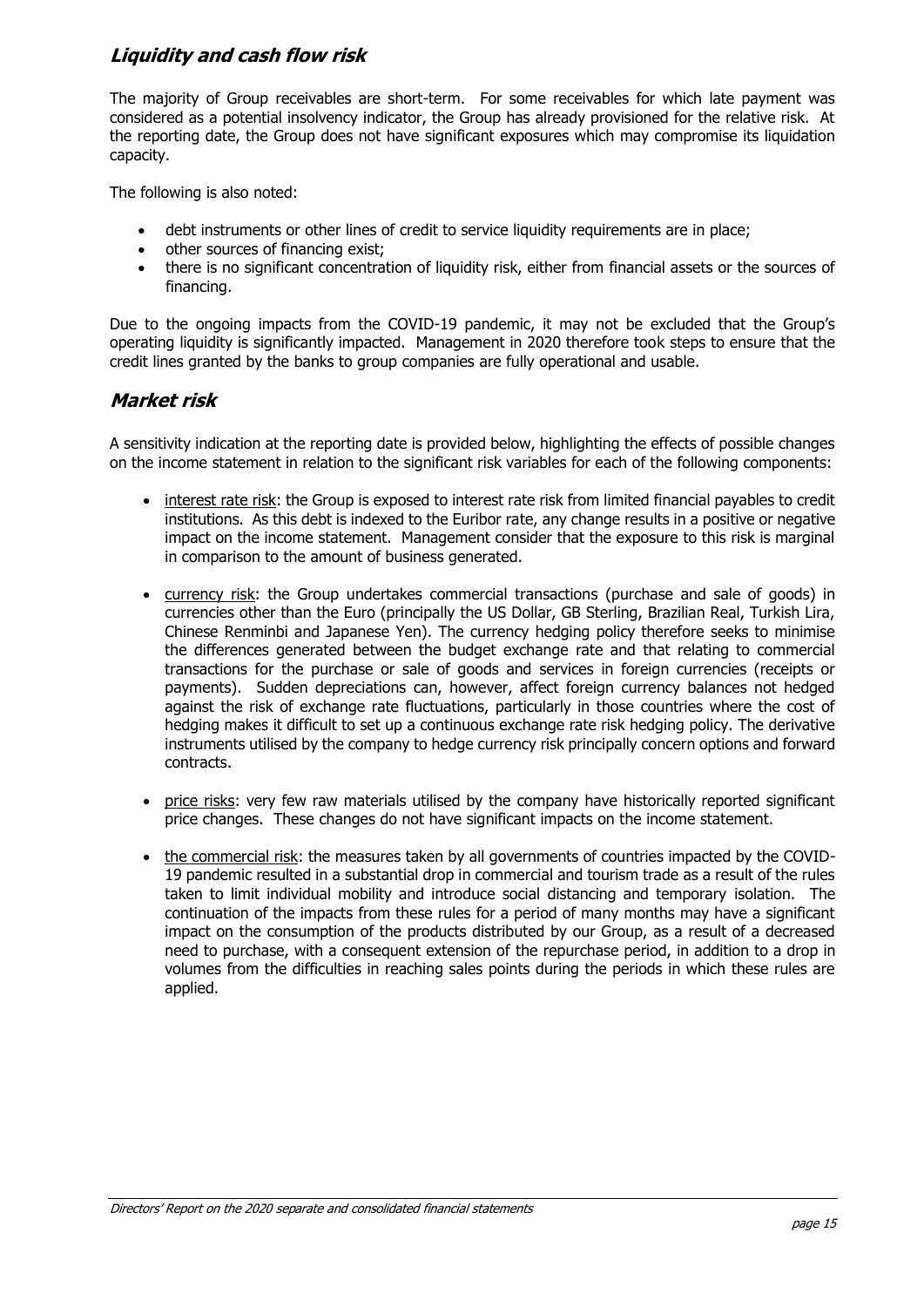#### **The environment**

The Group has always operated in compliance with environmental regulations, putting in place all actions necessary to align production standards with those required by the applicable regulations.

# **Subsequent events and outlook**

In the initial months of 2021, activities began to slowly restart in a number of regions, allowing the Group to achieve the recovery targets indicated in this year's budget. The recovery has not been even and in certain areas, particularly in Asia, significant movement limitations are still in place, particularly between countries. Tourism continues to remain at very low levels in all areas, resulting in the continuation of the travel retail sales crisis.

Prolonged or repeated lockdowns in several markets make it more difficult to predict sales trends in the quarters ahead. However, there are signs in a number of continents, and particularly in Europe and North America, that are building confidence that an improved level of normality for economic activity shall gradually emerge. The ongoing vaccination campaigns have further strengthened confidence in a quick exit from the crisis later in the year.

The Group's capacity to tackle a year of significant turbulence such as 2020 and achieve better results than in 2019 (despite the impact of extraordinary income components), combined with the generation of cash, creates the conditions to exit the pandemic on a solid footing for future development.

The significant turbulence that hit all markets has put the financial solidity of the structures with which the Group operates locally to the test. In certain cases, it was necessary to undertake recapitalisations already by December. In the case of the Turkish companies, this process was completed in February this year. However, the economic effects of the recapitalisation have already been reflected in the 2020 Annual Accounts and consequently it is not expected that this activity shall have a significant impact on the present year, except for the related currency impact.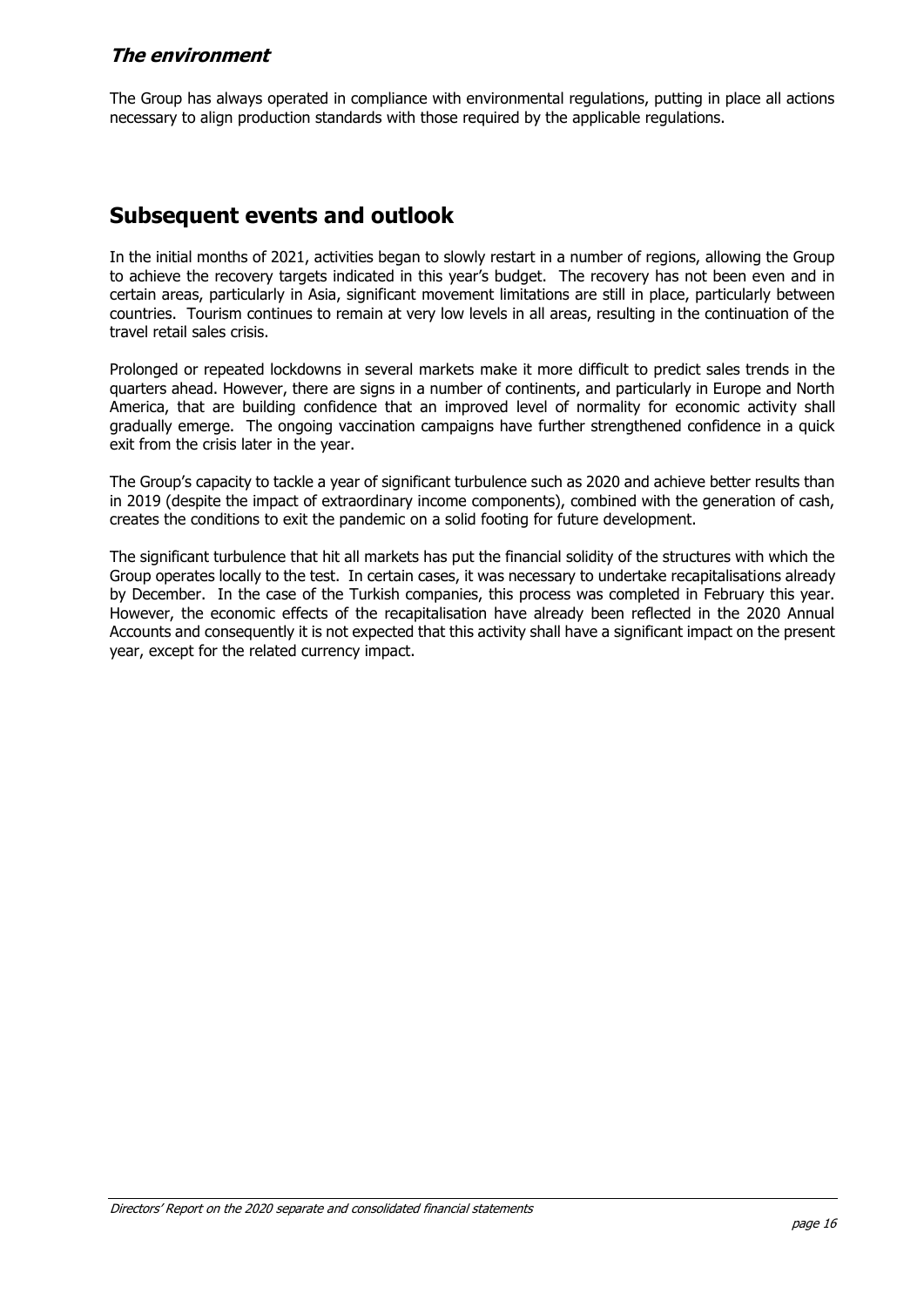# **Parent company De Rigo S.p.A. overview**

### **Parent Company Income Statement**

Parent company revenues of Euro 4.5 million decreased on the previous year, mainly due to the reduction in royalties due to the concessions granted by the Group to licensees to handle with greater security the restrictions and closures as a result of the COVID-19 pandemic.

EBIT amounted to Euro 3.3 million, compared to Euro 4.6 million in the previous year.

The net result was a profit of Euro 11.2 million, compared to Euro 11.8 million in 2019, mainly due to the partial release of a risks provision due to the recapitalisation of the Turkish companies in 2020.

The income statement reports the key operating figures of the parent company De Rigo S.p.A. (in thousands of Euro), reclassified for an improved understanding of operating events:

|                                                                                                          | 2020                          | 2019                                  | % Change                                |
|----------------------------------------------------------------------------------------------------------|-------------------------------|---------------------------------------|-----------------------------------------|
| <b>NET SALES REVENUES</b>                                                                                | 4,532                         | 6,459                                 | $-29.8%$                                |
| Sold product cost                                                                                        | (287)                         | (287)                                 | $0.0\%$                                 |
| <b>GROSS PROFIT</b>                                                                                      | 4,245                         | 6,172                                 | $-31.2%$                                |
| Advertising & promotion costs<br>Sales costs<br>General & administrative costs<br><b>OPERATING COSTS</b> | (6)<br>(13)<br>(887)<br>(906) | (109)<br>(13)<br>(1, 429)<br>(1, 551) | -94.8%<br>$0.0\%$<br>-37.9%<br>$-41.6%$ |
| <b>EBIT</b>                                                                                              | 3,339                         | 4,621                                 | $-27.7%$                                |
| Interest income<br>Interest charges<br>Other non-operating income (charges)<br>OTHER REVENUES (COSTS)    | 14<br>8,878<br>8,892          | 78<br>8,258<br>8,336                  | $-81.7%$<br>$0.0\%$<br>7.5%<br>6.7%     |
| <b>PROFIT BEFORE TAXES</b>                                                                               | 12,231                        | 12,957                                | $-5.6%$                                 |
| <b>INCOME TAXES</b>                                                                                      | (1,018)                       | (1, 131)                              | $-10.0\%$                               |
| <b>NET PROFIT</b>                                                                                        | 11,213                        | 11,826                                | $-5.2%$                                 |

## **Costs of the Parent Company**

The principal operating costs reported the following movements (in thousands of Euro as per the financial statements):

| <b>Description</b>                                                                                                                                                                                                    | 2020  | 2019  | % Change |
|-----------------------------------------------------------------------------------------------------------------------------------------------------------------------------------------------------------------------|-------|-------|----------|
| Personnel costs                                                                                                                                                                                                       | 0     | 0     | $0.00\%$ |
| Raw materials, consumables and goods, adjusted by the change in the inventories of raw<br>materials, consumables and goods and of the change in inventories of work in progress,<br>semi-finished and finished goods. |       |       | $-47.2%$ |
| Service costs                                                                                                                                                                                                         | 687   | 1,281 | $-46.4%$ |
| Rents, lease and similar                                                                                                                                                                                              | -     |       | $0.0\%$  |
| Amortisation, depreciation & write-downs                                                                                                                                                                              | 403   | 410   | $-1.5%$  |
| Provisions for risks, other provisions and other operating charges                                                                                                                                                    | 115   | 204   | $-43.6%$ |
|                                                                                                                                                                                                                       |       |       |          |
| TOTAL COSTS OF PRODUCTION ADJUSTED BY THE CHANGE IN INVENTORIES                                                                                                                                                       | 1,206 | 1,897 | -36.4%   |

Directors' Report on the 2020 separate and consolidated financial statements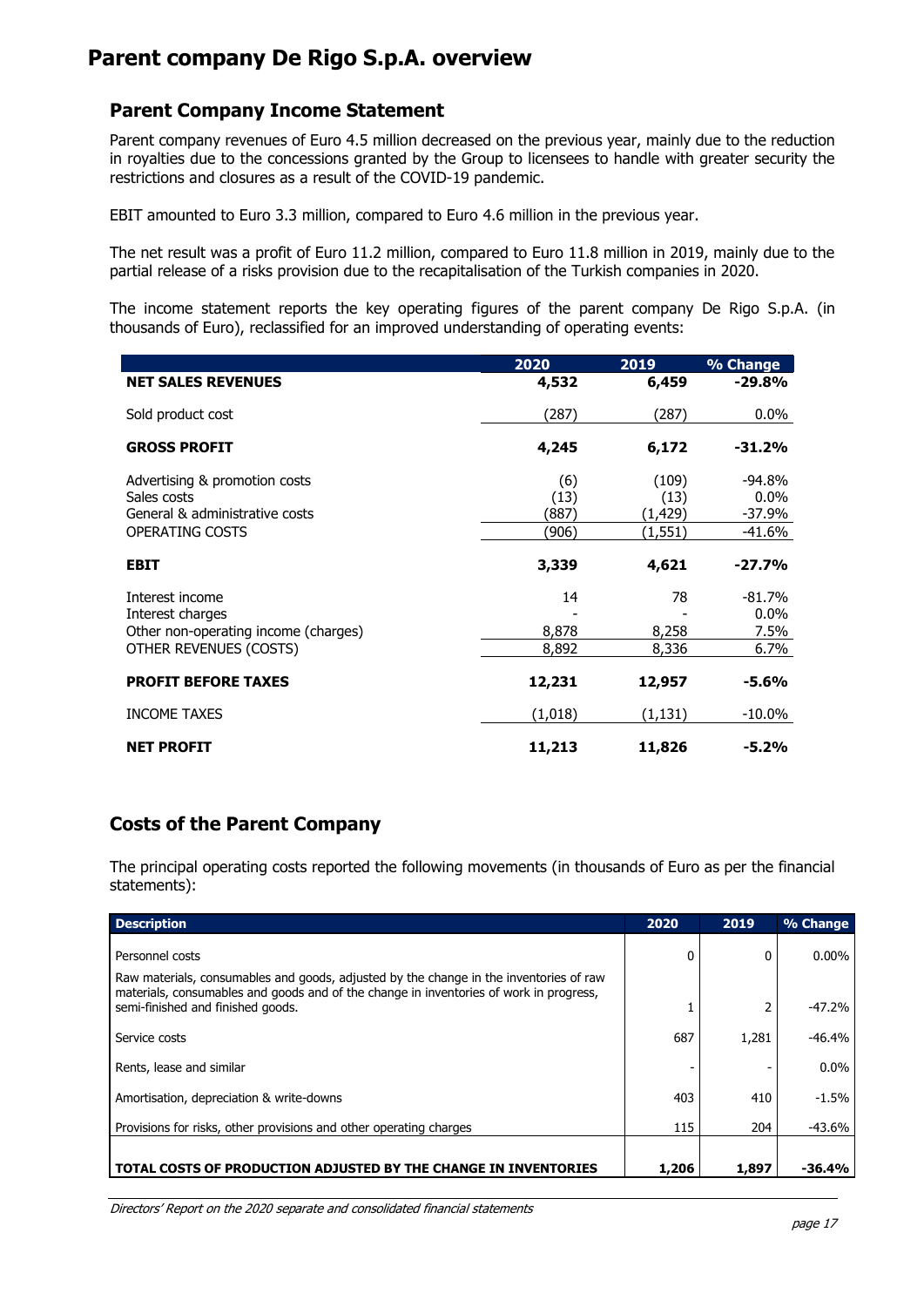Service costs decreased 10% on the previous year, mainly due to the reduced marketing contributions granted to customers.

The other accounts were substantially in line with the previous year.

During the year, the company undertook the following transactions with related parties:

|                                                   | <b>Trade</b><br>receivables | <b>Trade</b><br><b>Payables</b> | <b>Financial</b><br>receivables | <b>Financial</b><br><b>liabilities</b> | <b>Revenues</b> | <b>Purchases</b> |
|---------------------------------------------------|-----------------------------|---------------------------------|---------------------------------|----------------------------------------|-----------------|------------------|
| General Optica Sa                                 | 4                           |                                 |                                 |                                        | 9               |                  |
| De Rigo Vision S.p.A.                             | 366                         | 201                             | 61,862                          | 834                                    | 2,553           | 201              |
| Derigo Gozluk Sanayi ve<br>Ticaret Anonim Sirketi |                             |                                 | 187                             |                                        |                 |                  |
| Derigo ve Opmar Optik<br>Ticaret Anonim Sirketi   |                             |                                 | 439                             |                                        |                 |                  |
| <b>Total</b>                                      | 369                         | 201                             | 62,488                          | 834                                    | 2,562           | 201              |

### **Financial management and investments of the parent company De Rigo S.p.A**

Net financial income of Euro 14 thousand slightly decreased on the previous year.

The extraordinary components in 2020 included a release, net of accruals for the write-down of equity investments, of a risks provision consequent to the recapitalisation of the Turkish companies for Euro 8.9 million, while in 2019 included dividends received from the Spanish retail chain for Euro 12.9 million, partially offset by the accrual made for the restoration of the share capital of the Turkish subsidiary De Rigo Ve Sesa Group Gozluk, for an amount of Euro 4.8 million.

At December 31, 2020, De Rigo S.p.A. reported a net cash position of Euro 61.8 million, compared to Euro 65.3 million in 2019.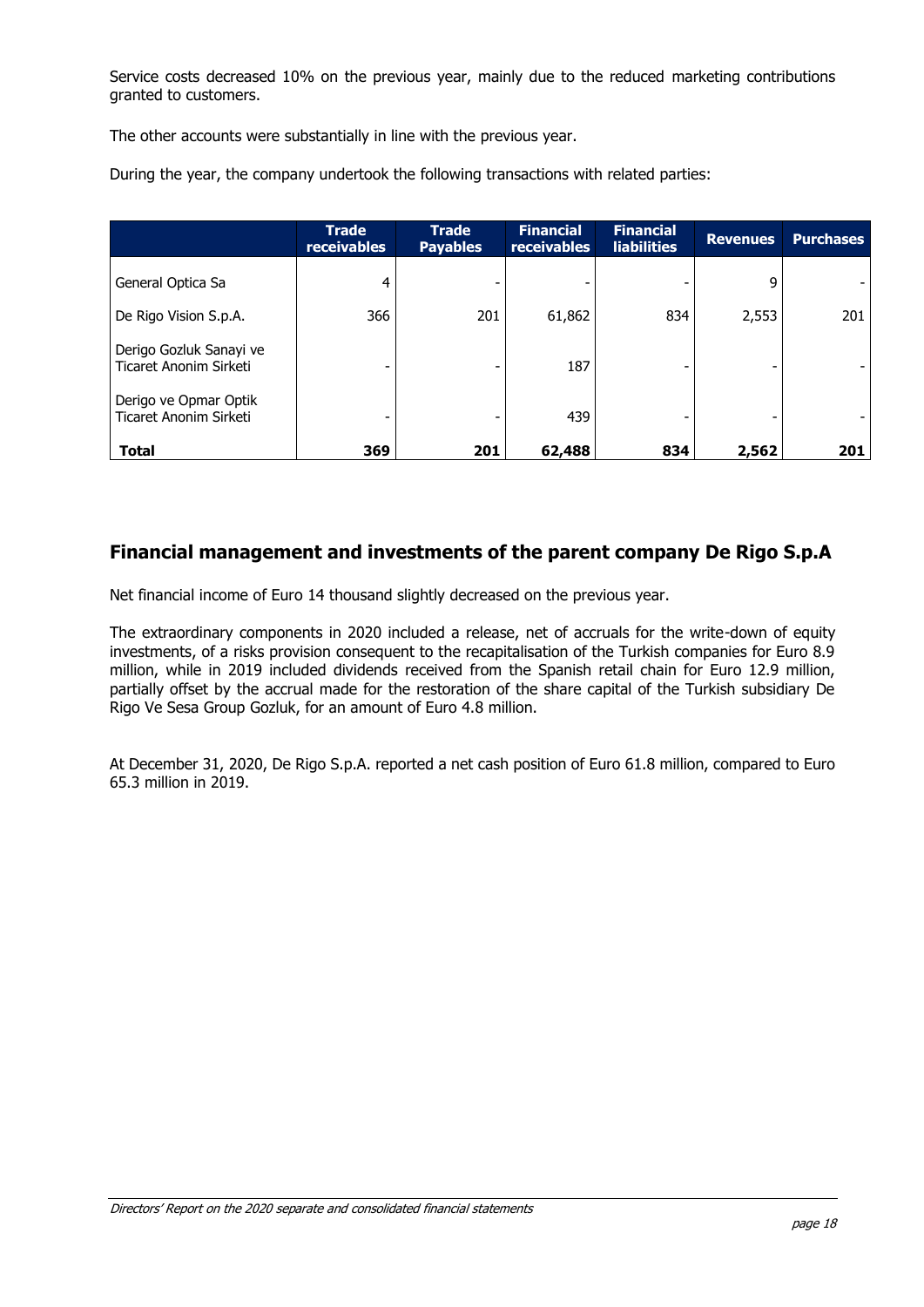|                                               | 2020      | 2019                     | <b>Change</b>            |
|-----------------------------------------------|-----------|--------------------------|--------------------------|
| Bank deposits                                 | 140       | 35                       | 105                      |
| Cash in hand and similar                      | $\pmb{0}$ | $\mathbf{1}$             | (0)                      |
| Treasury shares                               |           | $\overline{\phantom{a}}$ | $\overline{\phantom{a}}$ |
| <b>Cash and cash equivalents</b>              | 140       | 36                       | 104                      |
|                                               |           |                          |                          |
| Bonds and convertible bonds (within one year) |           |                          |                          |
| Shareholder loans (within one year)           |           |                          |                          |
| Bank payables (within one year)               |           |                          |                          |
| Payables to subsidiaries (within 12 months)   | (201)     | (275)                    | 74                       |
| Advances on foreign payments                  |           |                          |                          |
| Short-term portion of loans                   |           |                          |                          |
| Loans to subsidiaries                         | 61,862    | 65,555                   | (3,693)                  |
| Short-term financial receivables (payables)   | 61,661    | 65,280                   | (3,619)                  |
| Short-term net financial position             | 61,801    | 65,315                   | (3, 515)                 |
|                                               |           |                          |                          |
| Bonds and convertible bonds (beyond one year) |           |                          |                          |
| Shareholder loans (beyond one year)           |           |                          |                          |
| Bank payables (beyond one year)               |           |                          |                          |
| Other lenders (beyond one year)               |           |                          |                          |
| Advances on foreign payments                  |           |                          |                          |
| Long-term portion of loans                    |           |                          |                          |
| Financial receivables                         |           |                          |                          |
| Net financial position - medium/long-term     |           |                          |                          |
| <b>Net Financial Position</b>                 | 61,801    | 65,315                   | (3, 515)                 |

The balance sheet reclassified to net capital employed is reported below, in thousands of Euro:

|                                                   | 2020    | 2019     | <b>Change</b> |
|---------------------------------------------------|---------|----------|---------------|
| Trade receivables                                 | 560     | 1,548    | (988)         |
| Other receivables                                 | 881     | 1,567    | (686)         |
| Inventories                                       |         |          |               |
| Current non-financial payables                    | (450)   | (1,025)  | 575           |
| A) Working capital                                | 991     | 2.091    | (1,100)       |
| Net tangible and intangible assets                | 3,307   | 3,705    | (398)         |
| <b>Financial assets</b>                           | 625     | n        | 625           |
| Equity investments                                | 206,618 | 206,618  |               |
| Non-current provisions and non-financial payables | (3,895) | (19,495) | 15,600        |
| B) Net fixed capital                              | 206,655 | 190,828  | 15,827        |
| $A + B = Net capital employed$                    | 207,646 | 192,919  | 14,727        |

Directors' Report on the 2020 separate and consolidated financial statements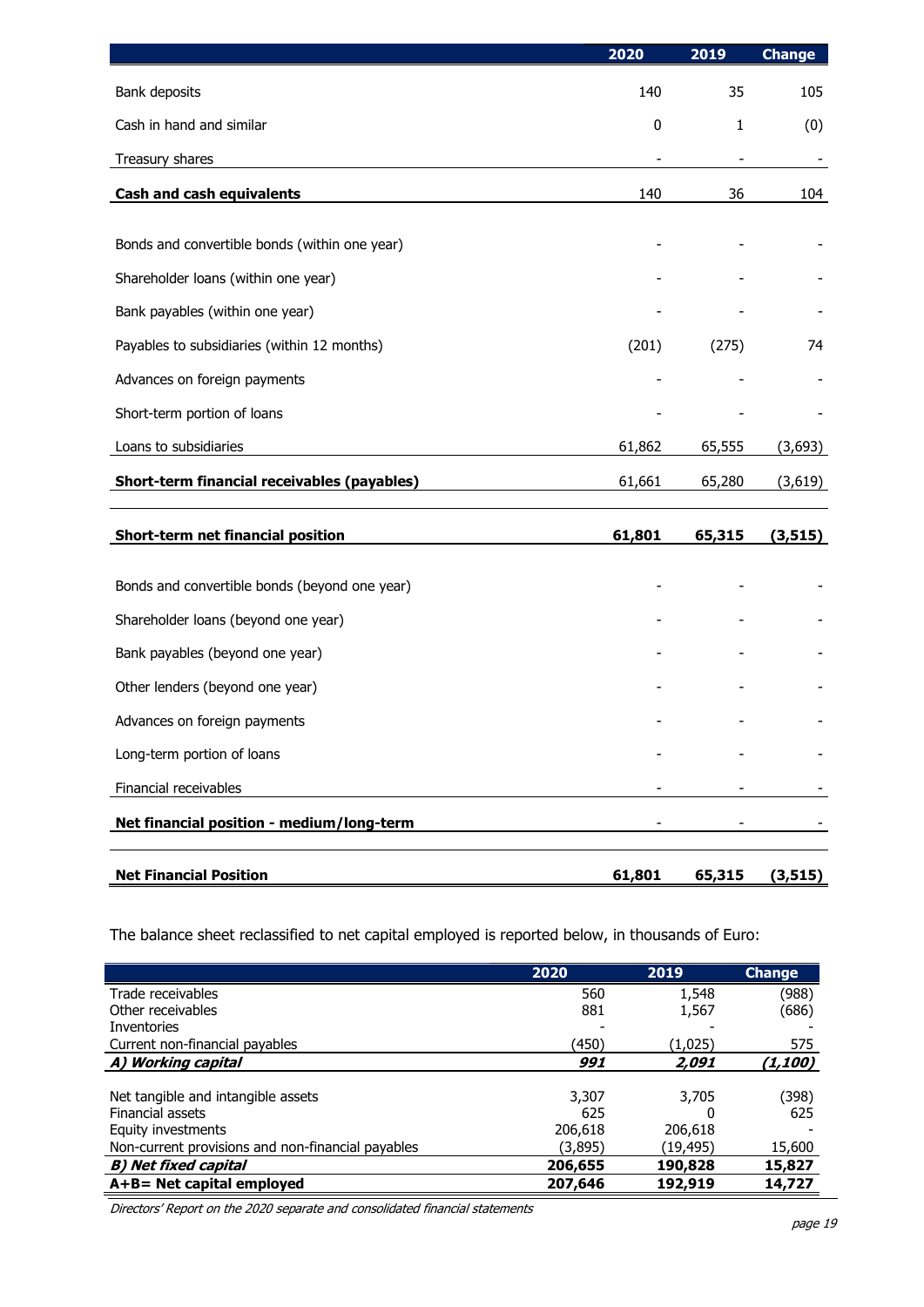| C) Net financial debt                                 | (61,801) | (65, 315) | 3,515  |
|-------------------------------------------------------|----------|-----------|--------|
| Opening shareholders' equity                          | 258,234  | 246,408   | 11,826 |
| Treasury shares                                       |          |           |        |
| Minority interest capital and reserves                |          |           |        |
| Net profit for the year                               | 11,213   | 11,826    | (613)  |
| D) Closing shareholders' equity                       | 269,447  | 258,234   | 11,213 |
| $C+D$ = Total financial debt (cash) and shareholders' |          |           |        |
| equity                                                | 207,646  | 192,919   | 14,727 |

For further information, reference should be made to the Explanatory Notes.

The key earnings indicators are reported below (in millions of Euro):

#### **Debt coverage index**

The company has a positive net financial position.

#### **Return on sales (ROS)**

|              | 2020          | 2019                            |
|--------------|---------------|---------------------------------|
| EBIT         | ∍<br>∽<br>ر.ر | 4.6                             |
| Revenues     | Б<br>4.5      | $\overline{\phantom{0}}$<br>6.5 |
| <b>ROS %</b> | 73.3%         | 71.5%                           |

#### **Return on investment (ROI)**

|                      | 2020  | 2019      |
|----------------------|-------|-----------|
| $E$ BIT              | ر.ر   | 4.O       |
| Net capital employed | 207.6 | 1 Qʻ<br>q |
| ROI%                 | 1.6%  | 2.4%      |

#### **Return on equity (ROE):**

|            | 2020      | 2019  |
|------------|-----------|-------|
| Net result | ∽<br>⊥⊥.∠ | 11.8  |
| Net equity | 269.4     | 258.2 |
| ROE %      | 4.2%      | 4.6%  |

# **Parent Company tax charge**

The company reported an effective average tax rate of 8.3%, compared to 8.7% in the previous year.

#### **Human resources**

The company did not have any employees in the years 2020 and 2019.